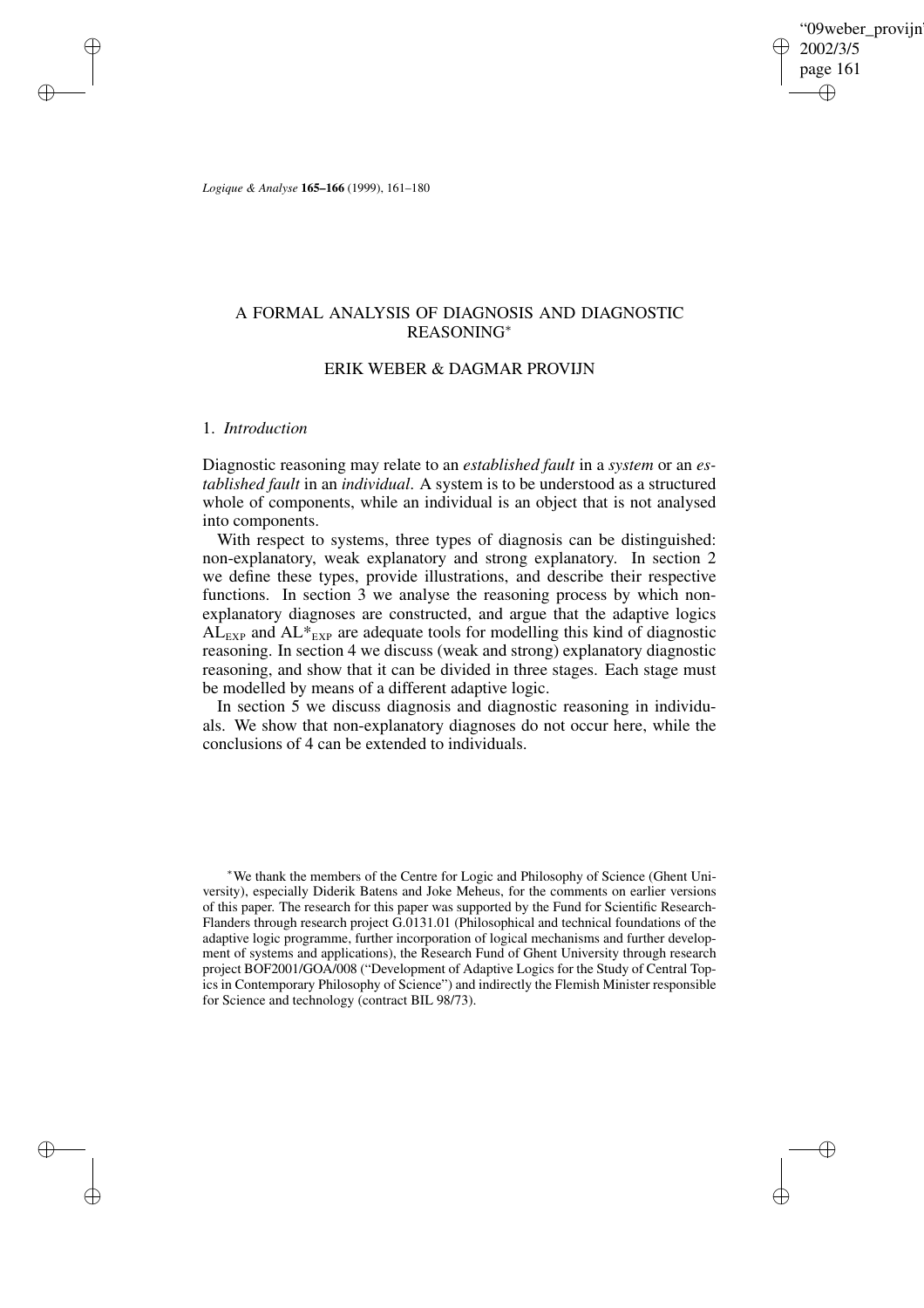## 162 ERIK WEBER & DAGMAR PROVIJN

"09weber\_provijn"

2002/3/5 page 162

✐

✐

✐

✐

2. *Non-explanatory and Explanatory Diagnoses for Faults in Systems*

2.1 Following Reiter 1987 (p. 59), we define systems as follows:

(2.1) A *system* is a pair (SD, COMP) where:

✐

✐

✐

✐

(a) SD, the system description, is a set of first-order-sentences

(b) COMP, the system components, is a finite set of constants.

We will require (and this differs from how Reiter specifies SD) that the system description contains (i) a description of the input processing behaviour of every component (a description of how inputs are transformed into outputs), and (ii) a description of the relations between the components. As an example, consider the following electric circuit, which contains three components (the three gates  $a$ ,  $b$  and  $c$ ):



A possible system description is:

```
Description of input processing behaviour
a is an AND-gate, i.e. output(a) = 1 iff input<sub>1</sub>(a) = \text{input}_2(a) = 1.
b is an XOR-gate, i.e. output(b) = 1 iff input_1(b) \neq \text{input}_2(b).
c is an XOR-gate, i.e. output(c) = 1 iff input_1(c) \neq \text{input}_2(c).
```
*Relations between components*  $Output(b) = input_2(a)$ .  $Output(b) = input_1(c)$ .  $Input_1(a) = input_2(c)$ .

2.2 An established fault in a system is defined as follows:

(2.2) SD ∪ OBS is an *established fault* in a system (SD, COMP) if and only if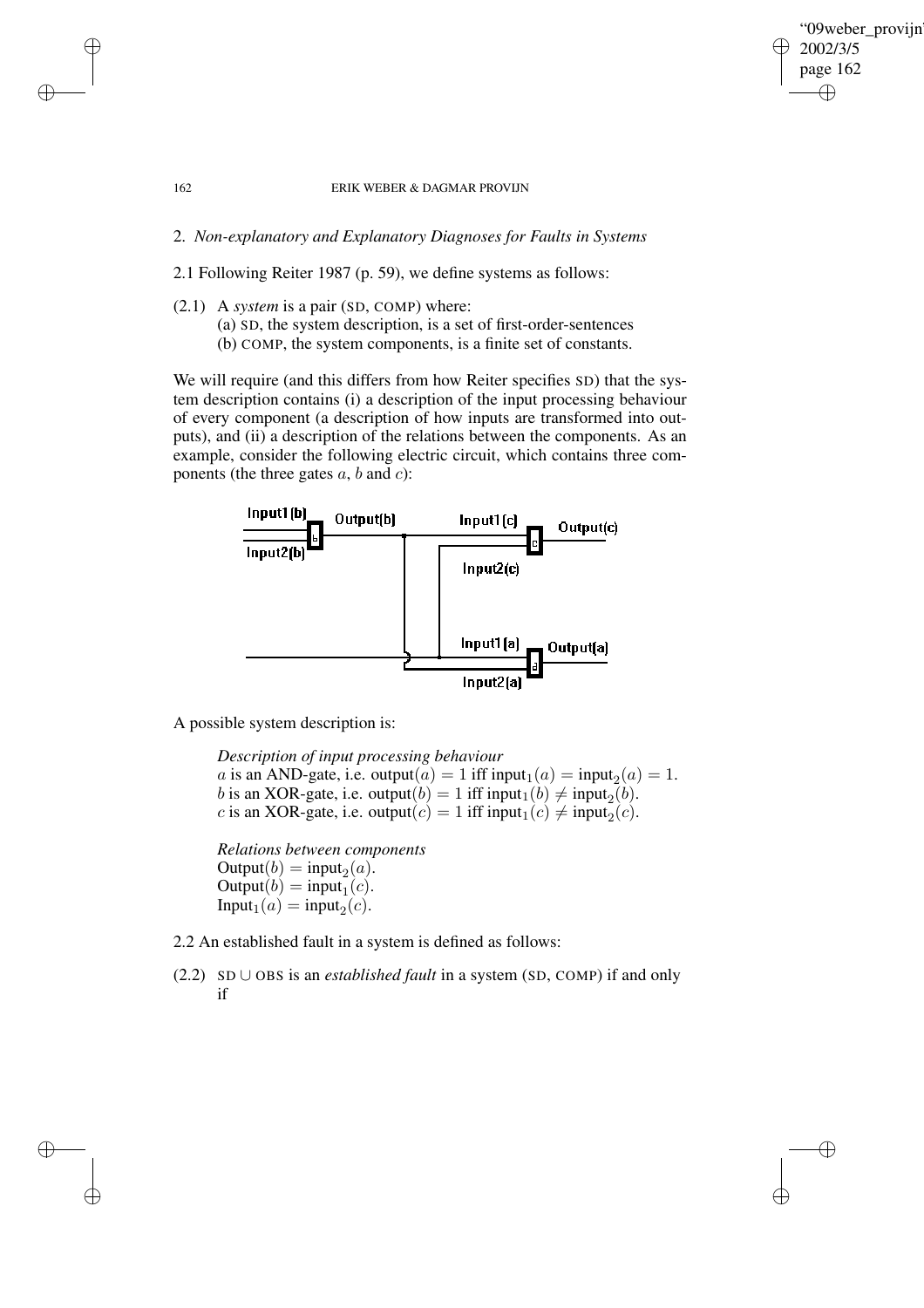"09weber\_provijn" 2002/3/5 page 163 ✐ ✐

✐

✐

A FORMAL ANALYSIS OF DIAGNOSIS AND DIAGNOSTIC REASONING 163

(a) OBS is a set of first-order sentences describing the observed states of (some or all inputs and outputs of the system components), and (b) SD ∪ OBS is inconsistent.

As illustration, assume that in our example we observe that

 $output(c) = 1$  & output $(a) = 0$ 

while the inputs are

✐

✐

✐

✐

 $input_1(b) = 1 \& input_2(b) = 0 \& input_1(a) = 1.$ 

The conjunction of the three input values and two output values with the SD is inconsistent, because from SD and the observed inputs we can derive that

 $output(c) = 0$  & output $(a) = 1$ 

So we have an established fault in our system.

2.3 A non-explanatory diagnosis for an established fault in a system can be defined as follows:

(2.3) Ω is a *non-explanatory diagnosis* for a fault F if and only if (a) it is of the form  $\land \neg P_i \alpha_i$  (where  $\alpha_i$  is a system-component and  $P_i$ a predicate describing the input processing behaviour of the systemcomponent),

(b) SD contains the set  $\Gamma = \{P_1\alpha_1, ..., P_n\alpha_n\}$  (where  $P_1\alpha_1, ..., P_n\alpha_n$ are the formulas whose negations are the conjuncts of  $\land \neg P_i \alpha_i$ ),

(c)  $(SD\backslash\Gamma) \cup \Delta \cup$ OBS is consistent (where  $\Delta = {\neg P_1 \alpha_1, ..., \neg P_n \alpha_n}$ ), (d) for all proper subsets  $\Gamma'$  and  $\Delta'$  of  $\Gamma$  and  $\Delta$ ,  $(SD\Gamma') \cup \Delta' \cup OS$ remains inconsistent, and

(e) every set  $\Delta$ <sup>*n*</sup> satisfying conditions (b)–(d) has at least as many elements as  $\Delta$ .

In our example there is one non-explanatory diagnosis: "b is not an XORgate". If we define *potential* explanatory diagnoses as statements satisfying conditions (a) and (b) of 2.3, then there are seven such candidates:

a is not an AND-gate b is not an XOR-gate c is not an XOR-gate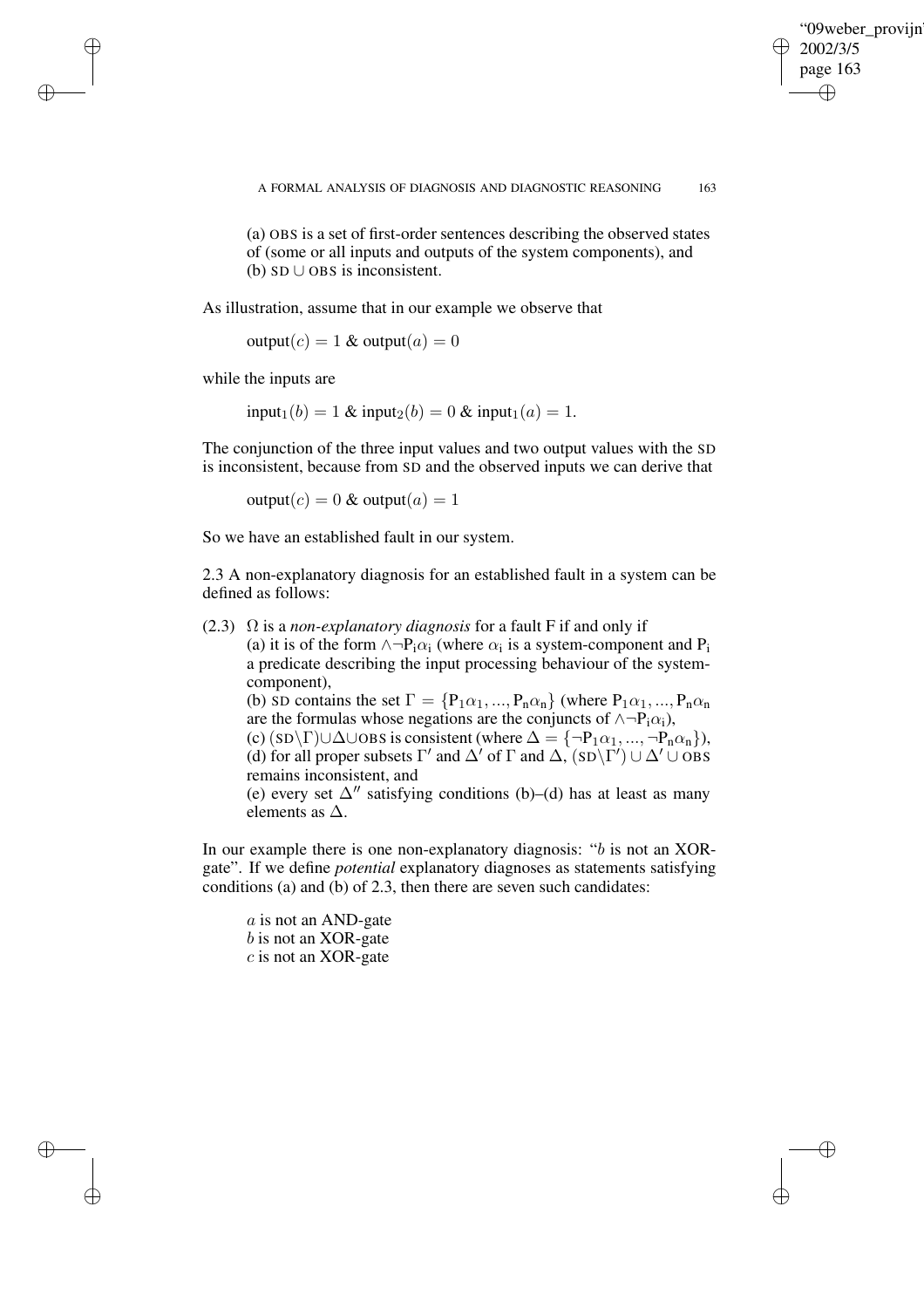# "09weber\_provijn" 2002/3/5 page 164 ✐ ✐

✐

✐

## 164 ERIK WEBER & DAGMAR PROVIJN

(*a* is not an AND-gate)  $\land$  (*b* is not an XOR-gate) (*a* is not an AND-gate)  $\wedge$  (*c* is not an XOR-gate) (b is not an XOR-gate)  $\wedge$  (c is not an XOR-gate) (a is not an AND-gate)  $\wedge$  (b is not an XOR-gate)  $\wedge$  (c is not an XORgate)

The first and third possibility do not restore consistency, so they violate condition (c). The fourth, sixth and seventh possibility violate condition (d). Finally, condition (e) eliminates the fifth possibility.

Before turning to explanatory diagnoses, it is useful to point out the underlying ideas of definition 2.3:

(1) The two parts of the system description SD (input processing behaviour and relation between components) have a different epistemological status: the claims about relations between components is not doubted, even if a fault is established. The claims about input processing behaviour can be given up if a fault is established; they ought to be interpreted as hypotheses which are believed to be true, but nonetheless are falsifiable through experimental observation. The observations OBS have the same epistemological status as the claims about the relations between components.

(2) The sole aim of diagnosis of this type is to restore consistency: the empirical data OBS are not explained by it. Therefore we call this type of diagnosis non-explanatory.

(3) The aim of non-explanatory diagnosis is to restore consistency in a parsimonious way; which is expressed in condition (d) and (e).

2.4 Weak explanatory diagnosis is defined as follows:

(2.4) If  $\wedge \neg P_i \alpha_i$  is a *non-explanatory* diagnosis for a fault in a system, then  $\wedge Q_i \alpha_i$  (where  $Q_i$  is also a predicate describing the input processing behaviour) is a *weak explanatory* diagnosis for the same fault if and only if

(a)  $\wedge Q_i \alpha_i$  entails  $\wedge \neg P_i \alpha_i$ , and

(b)  $(SD\Gamma) \cup E$  entails OBS (where  $\Gamma = \{P_1\alpha_1, ..., P_n\alpha_n\}$  and where  $E = \{Q_1 \alpha_1, ..., Q_n \alpha_n\}.$ 

Diagnoses of this type are called explanatory because the empirical data OBS are explained by them. The definition entails that multiple weak explanatory diagnoses can coexist.

2.5 Strong explanatory diagnoses are defined in such a way that they are unique:

✐

✐

✐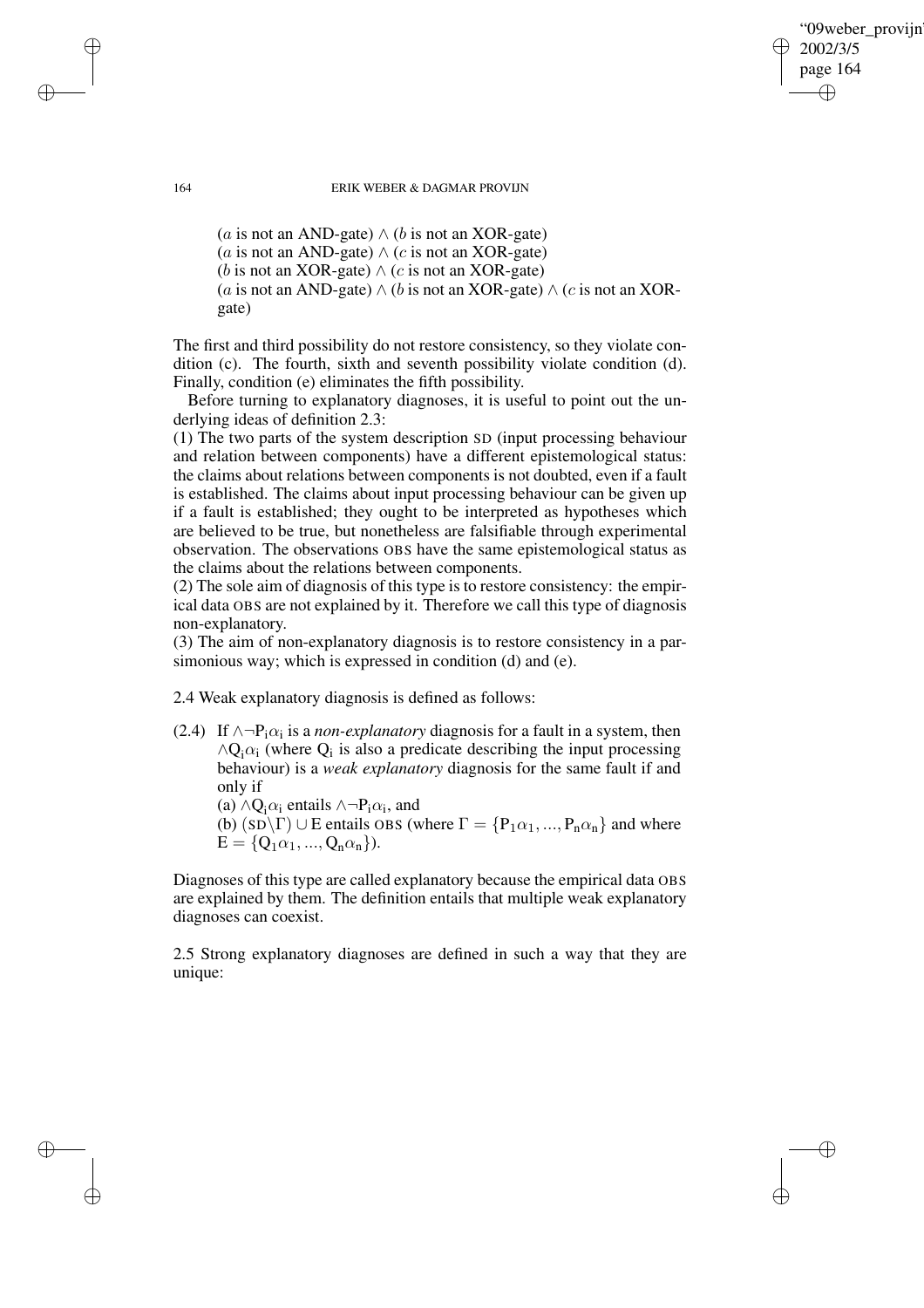"09weber\_provijn" 2002/3/5 page 165 ✐ ✐

 $\bigoplus$ 

✐

(2.5) If  $\land \neg P_i \alpha_i$  is a *non-explanatory* diagnosis for a fault in a system, then  $\wedge Q_i \alpha_i$  (where  $Q_i$  is also a predicate describing the input processing behaviour) is a *strong explanatory* diagnosis for the same fault if and only if

(a)  $\wedge Q_i \alpha_i$  entails  $\wedge \neg P_i \alpha_i$ ,

✐

✐

✐

✐

(b)  $(SD\Gamma) \cup E$  entails OBS, and

(c) for all sets  $F = \{R_1\alpha_1, ..., R_n\alpha_n\}$  different from E,  $(SD\Gamma) \cup F$  is incompatible with OBS.

Γ and E have the same meaning as above.  $R_1α_1, ..., R_nα_n$  describe input processing behaviour.

In our example there are eight weak explanatory diagnoses. The gates in our circuit have one output and two inputs. Gates of this kind can be divided into 16 types, depending on their input processing behaviour:

| $T_1$            | $\mathrm{T}_2$    | $T_3$             | $\mathrm{T}_4$    |
|------------------|-------------------|-------------------|-------------------|
| $\mathbf{1}$     | 11                | 11                | 11                |
| 11               | $\mathbf{1}$      | $\mathbf{1}$      | 1                 |
| 10               | 10                | 10                | 1 <sub>0</sub>    |
| $\mathbf{1}$     | $\mathbf{1}$      | $\mathbf{1}$      | 0                 |
| 0 <sub>1</sub>   | 0 <sub>1</sub>    | 0 <sub>1</sub>    | 01                |
| $\mathbf{1}$     | $\mathbf{1}$      | $\boldsymbol{0}$  | 1                 |
| $\mathbf{1}$     | 0 <sub>0</sub>    | 0 <sub>0</sub>    | $\mathbf{1}$      |
| 0 <sub>0</sub>   | $\boldsymbol{0}$  | $\mathbf{1}$      | 0 <sub>0</sub>    |
| <b>TAUT</b>      | <b>OR</b>         |                   | <b>IMPL</b>       |
| $T_5$            | $\mathrm{T}_6$    | $\rm T_7$         | $\rm T_8$         |
| 11               | 11                | $\mathbf{1}$      | 11                |
| $\boldsymbol{0}$ | $\mathbf{1}$      | 11                | $\mathbf{1}$      |
| 10               | 10                | 10                | 10                |
| $\mathbf{1}$     | $\mathbf{1}$      | $\boldsymbol{0}$  | $\boldsymbol{0}$  |
| 0 <sub>1</sub>   | 01                | 0 <sub>1</sub>    | 01                |
| $\mathbf{1}$     | $\boldsymbol{0}$  | $\mathbf{1}$      | $\boldsymbol{0}$  |
| 0 <sub>0</sub>   | 0 <sub>0</sub>    | 0 <sub>0</sub>    | $\mathbf{1}$      |
| $\mathbf{1}$     | $\overline{0}$    | $\boldsymbol{0}$  | 0 <sub>0</sub>    |
| <b>NOT-AND</b>   | <b>LEFT</b>       | <b>RIGHT</b>      | EQ                |
| $T_9$            | $\rm T_{10}$      | $\mathrm{T}_{11}$ | $\mathrm{T}_{12}$ |
| 11               | 11                | 11                | 11                |
| $\boldsymbol{0}$ | $\boldsymbol{0}$  | $\boldsymbol{0}$  | 1                 |
| 10               | 10                | 10                | 1 <sub>0</sub>    |
| $\mathbf{1}$     | 1                 | $\boldsymbol{0}$  | 0                 |
| 0 <sub>1</sub>   | 0 <sub>1</sub>    | 0 <sub>1</sub>    | 0 1               |
| $\mathbf{1}$     | $\overline{0}$    | $\mathbf{1}$      | $\boldsymbol{0}$  |
| 0 <sub>0</sub>   | 0 <sub>0</sub>    | 0 <sub>0</sub>    | 0 <sub>0</sub>    |
| $\boldsymbol{0}$ | $\mathbf{1}$      | $\mathbf{1}$      | $\boldsymbol{0}$  |
| <b>XOR</b>       | NOT-RIGHT         | NOT-LEFT          | <b>AND</b>        |
| $T_{13}$         | $\mathrm{T}_{14}$ | $\mathrm{T_{15}}$ | $\mathrm{T}_{16}$ |
| 11               | $\boldsymbol{0}$  | 11                | 11                |
| $\overline{0}$   | 11                | $\boldsymbol{0}$  | $\boldsymbol{0}$  |
| 10               | 10                | 10                | 10                |
| $\mathbf{1}$     | $\boldsymbol{0}$  | $\boldsymbol{0}$  | $\boldsymbol{0}$  |
| $\boldsymbol{0}$ | $\mathbf{1}$      | 0 <sub>1</sub>    | $\boldsymbol{0}$  |
| 01               | 01                | $\boldsymbol{0}$  | 01                |
| 0 <sub>0</sub>   | 0 <sub>0</sub>    | 0 <sub>0</sub>    | 0 <sub>0</sub>    |
| $\boldsymbol{0}$ | $\overline{0}$    | $\mathbf{1}$      | $\boldsymbol{0}$  |
| NOT-IMPL         |                   | <b>NEITHER</b>    | <b>CONTR</b>      |

Starting from the non-explanatory diagnosis " $b$  is not an XOR-gate", we obtain the following weak explanatory diagnoses: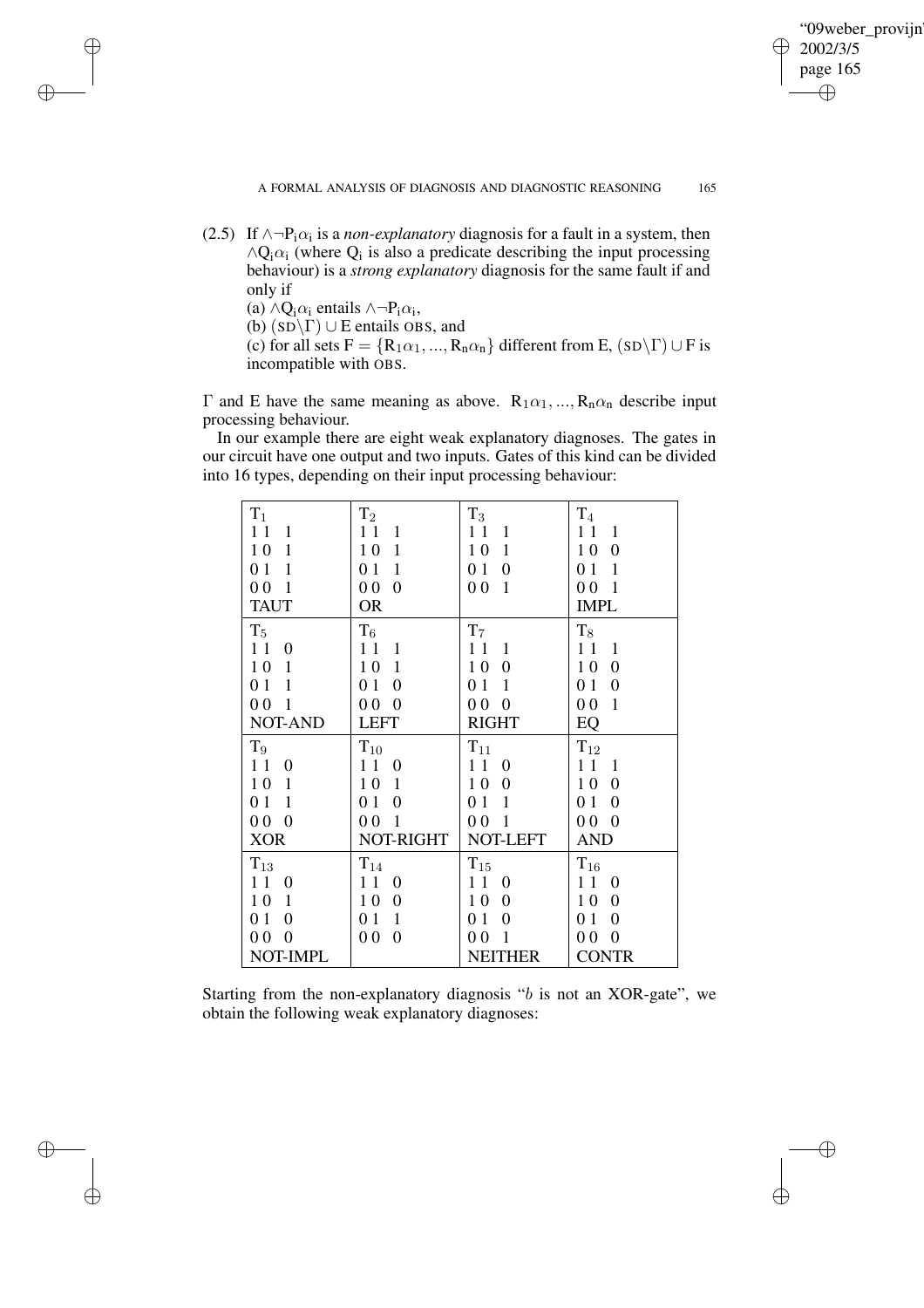# "09weber\_provijn" 2002/3/5 page 166 ✐ ✐

✐

✐

## 166 ERIK WEBER & DAGMAR PROVIJN

| $b$ is an IMPL-gate | $b$ is a RIGHT-gate    |
|---------------------|------------------------|
| $b$ is an EQ-gate   | $b$ is a NOT-LEFT-gate |
| $b$ is an AND-gate  | b is $T_{14}$ -gate    |
| b is a NEITHER-gate | $b$ is a CONTR-gate    |

Combined with (SD\Γ), each of these eight possibilities yields a new system description that explains the observations the inquirer has made.

The fact that we have eight weak explanatory diagnoses in our example entails that there is no strong one. A strong diagnosis can be obtained by asking questions whose answers eliminate some of the weak diagnoses. For instance, we can ask what happens if the inputs are changed into:

 $input_1(b) = 1 \& input_2(b) = 1 \& input_1(a) = 1.$ 

Let us assume that for these inputs the same outputs are observed as in the original observation:

 $output(c) = 1$  & output $(a) = 0$ 

If we compare the eight possibilities with the results of this measurement, we discover that four of them are falsified: if  $b$  is an IMPL-gate, a RIGHT-gate, an AND-gate or an EQ-gate, then output(b) = 1, and thus output(c) = 0 and output( $a$ ) = 1. This contradicts the observations. On the other hand, if b is a NOT-LEFT-gate, a  $T_{14}$ -gate, a NEITHER-gate or a CONTR-gate, then output(b) = 0, and thus output(c) = 1 and output(a) = 0. This is what we have observed, so these four possible explanations remain. By performing more measurements and making the corresponding calculations, we can try to exclude all possibilities but one. We will not always succeed in doing this (see section 4 for details).

2.6 Each type of diagnosis has one or more characteristic functions. The original system description usually describes the way in which the system is designed to behave. Non-explanatory diagnoses can help us to *repair* faults in a system: the component that is diagnosed to behave differently from what is expected, can be replaced. The aim of repairing is to ensure that the system behaves as described in the original system description. This is the primary function of non-explanatory diagnoses.

Weak and strong explanatory diagnoses give us *more options* for repairing the system. If we have a well-supported hypothesis about what is wrong with a component (rather than a mere non-explanatory diagnosis), we can try to compensate the fault by changes in other components or in the relations between the components. In the case of strong diagnoses, the result of these changes can be reliably predicted; in the case of a weak diagnosis, this is

✐

✐

✐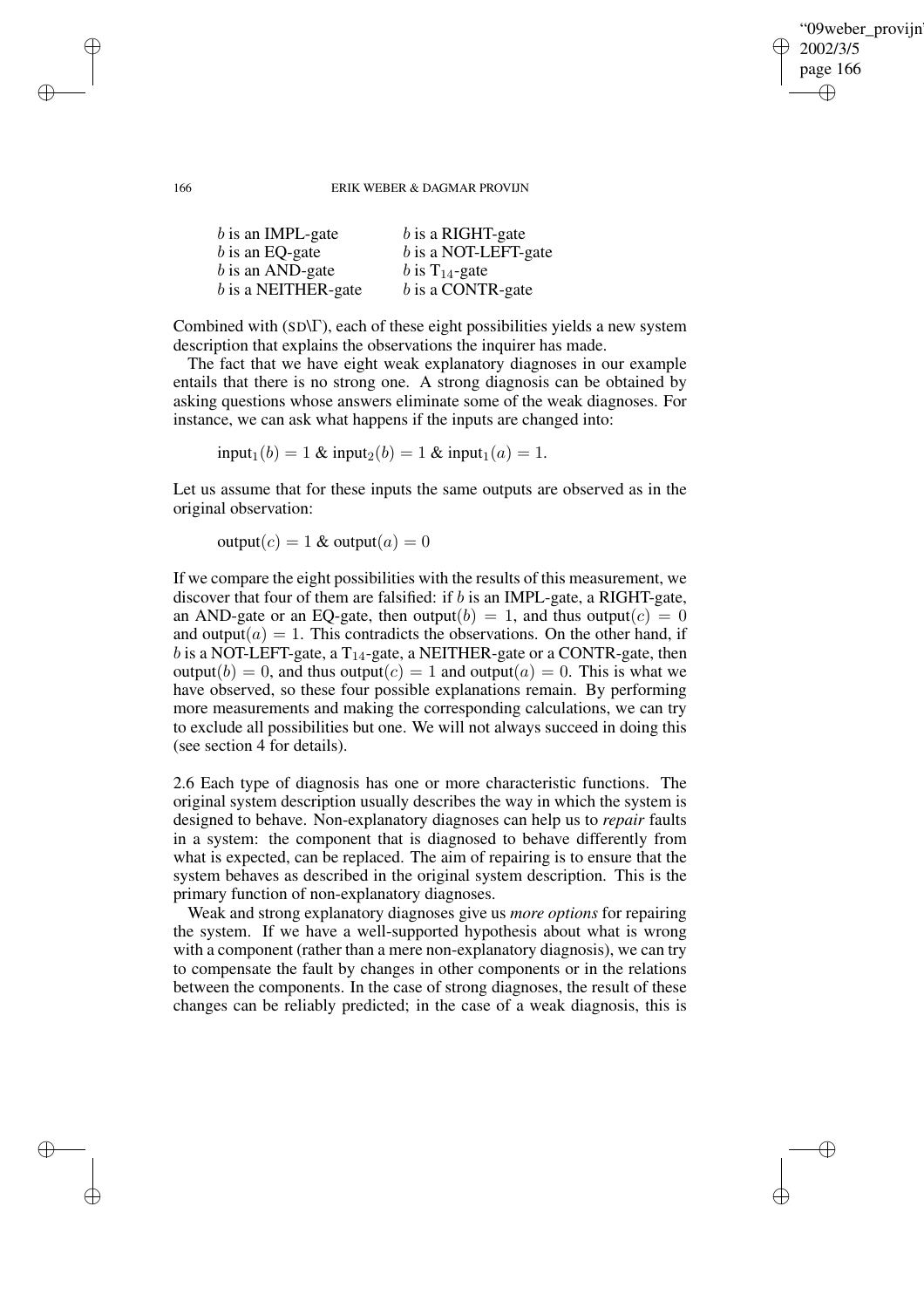✐

often impossible (because the different diagnoses would lead to different outcomes if the same change outside the component is made).

✐

✐

✐

✐

Besides these primary functions (which relate to the intrinsic uses of the diagnoses), we can distinguish secondary functions: non-explanatory diagnoses are useful steps for constructing weak explanatory diagnoses, and weak explanatory diagnoses help us to construct strong ones. These relations will be further analysed in section 4.

# 3. *Logical Analysis of Non-explanatory Diagnostic Reasoning in Systems*

3.1 The aim of this section is to show that non-explanatory diagnostic reasoning can be adequately modelled by means of the adaptive logics  $AL_{EXP}$ and  $AL*_{EXP}$ . These logics will be presented in 3.2–3.4, while their application is clarified in sections 3.5 and 3.6. Some preliminary remarks are necessary:

(1) The epistemological difference between the two parts of SD (cfr. section 2.3) is incorporated in both logics by distinguishing *premises that are not doubted* and *expected premises (expectations)*.

(2) It is assumed that the *premises that are not doubted* (i.e. observations and claims about relations between components) are consistent. Inconsistencies can arise only when the latter are used in combination with *expectations*.

(3) The derivability relation of both logics is ampliative: the CL-consequences (where CL stands for the propositional part of Classical Logic) of a set of premises are a proper subset of the  $AL_{EXP}$ - and the  $AL*_{EXP}$ -consequences. The reason is that conclusions can be drawn from *expectations*, which is impossible in CL-proofs.

(4) What is derived from *expectations*, can only be derived *conditionally*. This means that remains derivable as long as the *expectations* on which it depends do not lead to triviality.

(5) Consequently,  $AL_{EXP}$ - and  $AL*_{EXP}$ -proofs are dynamic. As long as there are no inconsistencies, all CL-rules can be used to derive conclusions from *expectations*. But as soon as the proof contains an inconsistency, some of the formulas that are derived conditionally are marked in the proof. As long as these formulas are marked, they are considered as not being derivable from the given set of premises.  $AL_{EXP}$  and  $AL*_{EXP}$  share this dynamic proof format with all other adaptive logics (see Batens 1998 and 2000, and Weber & De Clercq 200+).

(6) The formal difference between  $AL_{EXP}$  and  $AL_{EXP}^*$  lies in the conditions (expressed in two different marking definitions) under which formulas must be marked. In  $AL_{EXP}$  more lines are marked than in  $AL*_{EXP}$ . As we will see in 3.5 and 3.6, this rather small formal difference causes a big difference in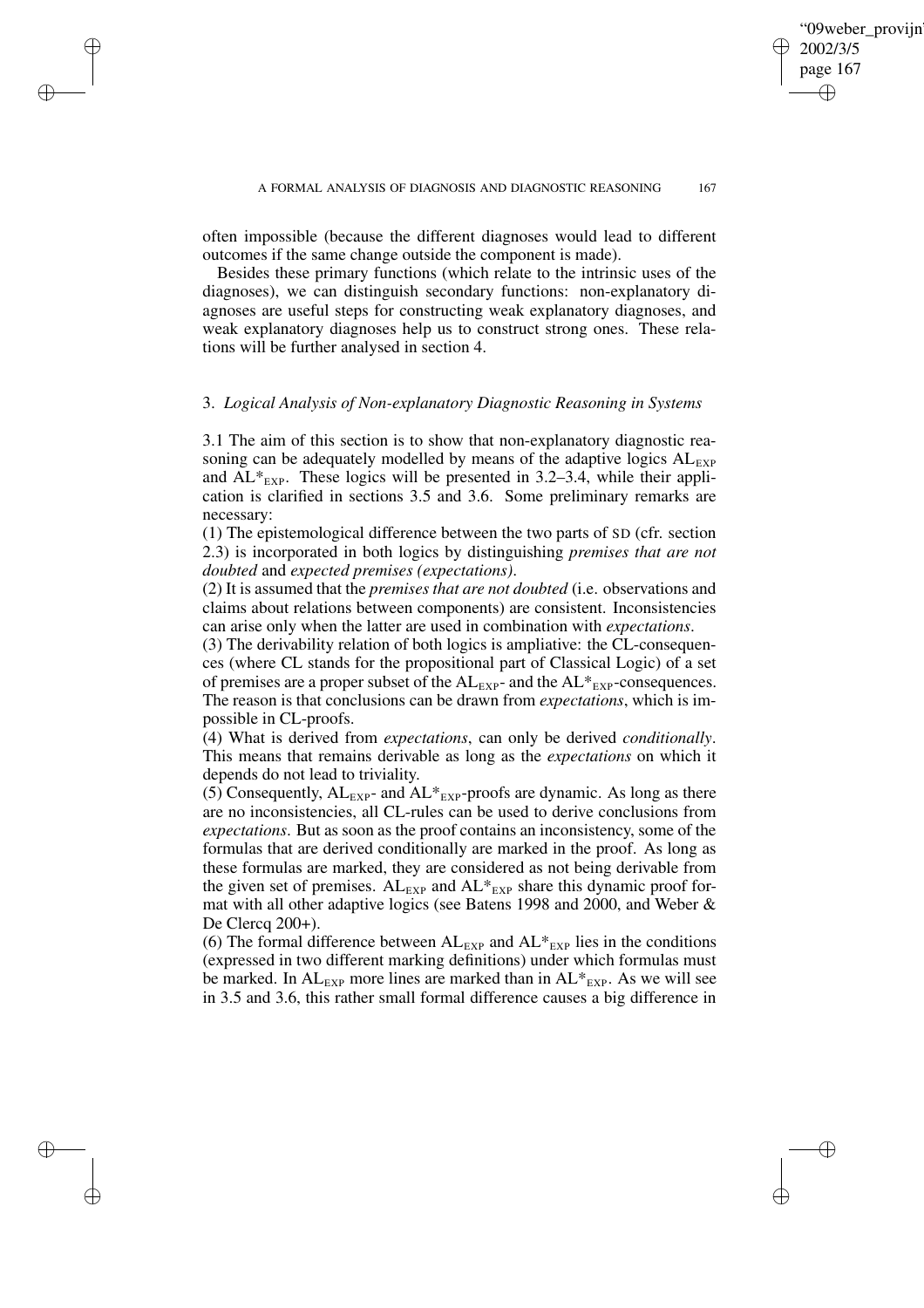# "09weber\_provijn" 2002/3/5 page 168 ✐ ✐

✐

✐

### 168 ERIK WEBER & DAGMAR PROVIJN

the philosophical significance of the logics.

3.2 An adaptive logic oscillates between an upper- and lower limit logic. The lower limit logic defines the 'safe' derivations; hence, its inference rules can be applied unconditionally. The upper limit logic will decide on what we believe to be 'normal'. What counts as normal will be determined by the kind of reasoning we want to capture. Within the context of non-explanatory diagnostic reasoning, CL will be the lower limit logic, while  $CL_{EXP}$  is the upper limit logic.  $CL_{EXP}$  presupposes that all expectations are true.

The language scheme of  $CL_{EXP}$  is an extension of the CL-language scheme with the logical term E. The wff (well-formed formula) E(A) expresses the idea that wff A is expected. A will be called the factor of expectation E(A). The  $CL_{EXP}$  derivation rules are also an extension of the CL derivation rules. There is only one extra rule:

EXP: if  $E(A)$  occurs in a  $CL_{EXP}$ -proof, then add A to it.

This rule assures that  $A_1, ..., A_n$ ,  $E(B_1), ..., E(B_m) \vdash_{CLexp} C$  if and only if  $A_1$ , ...,  $A_n$ ,  $B_1$ , ...,  $B_m \vdash_{CL} C$ . In other words:  $CL_{EXP}$  presupposes that every *expectation* is consistent with the (other) premises. When A is a "bad" expectation,  $CL_{EXP}$  will generate trivial inferences from the given set of premises. The adaptive logics  $AL_{EXP}$  and  $AL*_{EXP}$  have the same conclusions as  $CL_{EXP}$ when the premises and expectations are consistent, but avoid triviality in the inconsistent case.

3.3  $AL_{EXP}$ - and  $AL*_{EXP}$ -proofs are written in a specific format according to which each line of a proof consists of five elements:

(i) a line number,

(ii) the wff derived,

(iii) the line numbers of the wffs from which (ii) is derived,

(iv) the inference rule that justifies the derivation, and

(v) the set of the line numbers of the expectations on which we rely in order for (ii) to be derivable by (iv) from the formulas on the lines enumerated in (iii).

In constructing  $AL_{EXP}$ - and  $AL*_{EXP}$ -proofs, one is allowed to use a structural rule and three generic inference rules. The marking definitions of both adaptive logics (M and M\*) must be taken into account at each new step of the proof: after a line has been introduced, we check whether the line itself or previous lines should be marked or unmarked.

✐

✐

✐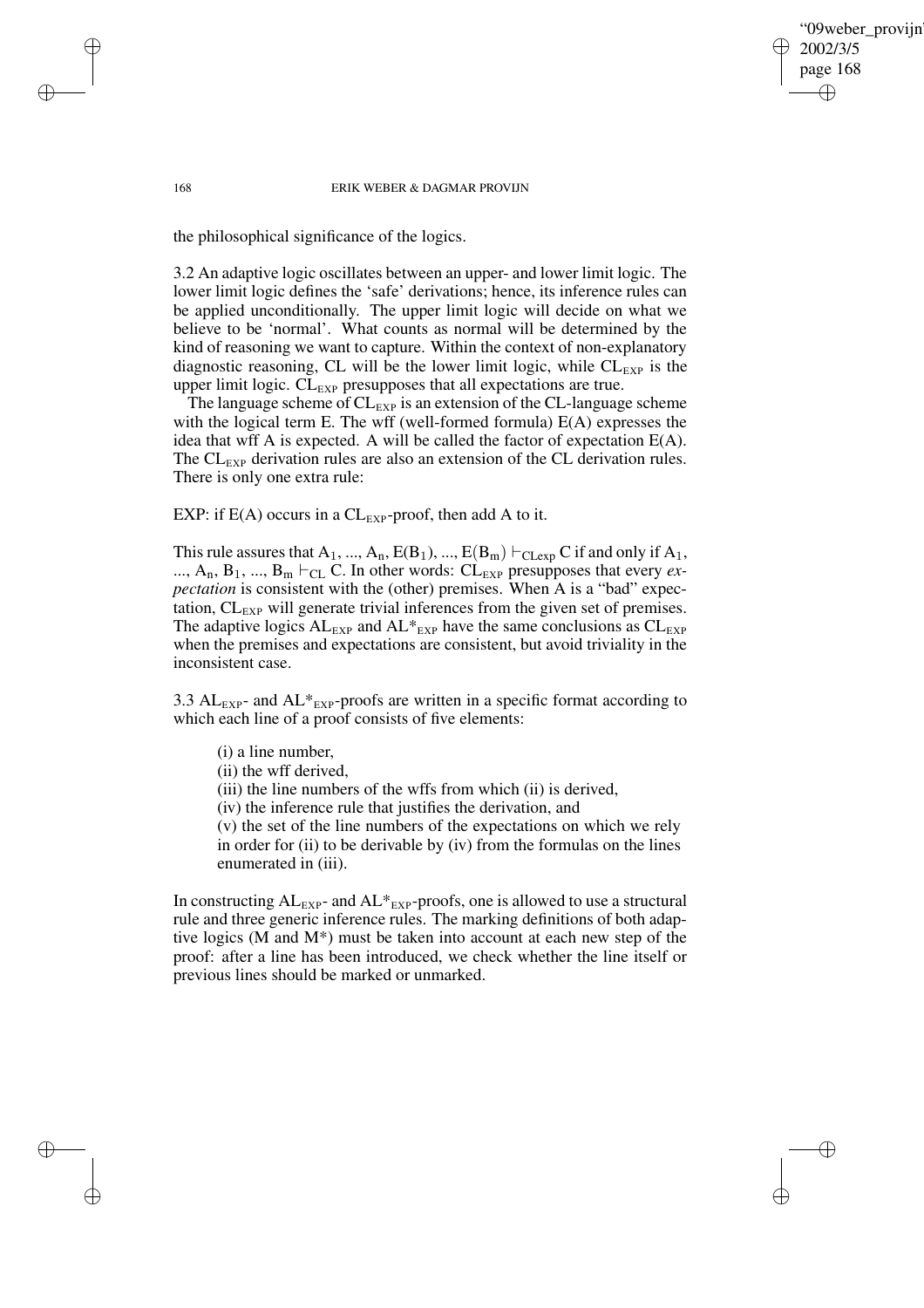✐

# STRUCTURAL RULE

*Premise rule*

✐

✐

✐

✐

PREM At any stage of a proof one may add a line consisting of (i) an appropriate line number, (ii) a premise, (iii) a dash, (iv) ' $PREM$ ', (v) ' $\emptyset$ '.

# GENERIC INFERENCE RULES

# *Unconditional rule*

RU If  $A_1$ , ...,  $A_n \vdash_{CL} B$ , and  $A_1$ , ...,  $A_n$  occur in the proof, then one may add B to the proof. The fifth element of the new line is the conjunction of the fifth elements of the lines in its third element.

# *Conditional rule*

RC If  $E(A)$  occurs in an  $AL_{EXP}$ -proof (or  $AL*_{EXP}$ -proof), then one may add A to it. The fifth element is the line number of the line which contains  $E(A)$ as its third element.

*Derived rule*

RD If A&∼A is derivable under conditions {i}, with k, ..., m  $\in$  {i} as the line numbers of the expectations  $E(B_k)$ , ...,  $E(B_m)$ ; then one may add  $(E(B_k)\&\sim B_k)$  ∨ ... ∨  $(E(B_m)\&\sim B_m)$  to the proof with  $\emptyset$  as its fifth element.

# MARKING DEFINITIONS

Let DAB(A<sub>1</sub>, ..., A<sub>n</sub>) refer to the formula (E(A<sub>1</sub>)&∼A<sub>1</sub>) ∨ ... ∨ (E(A<sub>n</sub>)&∼A<sub>n</sub>), with  $A_1$ , ...,  $A_n$  as its factors. "DAB" stands for "disjunction of abnormalities". As it is normal that both E(A) and A occur in the proof, the presence of both E(A) and ∼A is abnormal. Before we can give the marking definitions, we need a number of preliminary definitions.

*Definition 1:* DAB*-consequence*

DAB( $A_1$ , ...,  $A_n$ ) is a DAB-consequence of  $\Gamma$  iff DAB( $A_1$ , ...,  $A_n$ ) is CLderivable from Γ.

*Definition 2: Minimal* DAB*-consequence at a stage of a proof*

A minimal DAB-consequence of  $\Gamma$  at a stage of a proof is a DAB-consequence of Γ derived at that stage of the proof such that no result of dropping a disjunct from it is derived at that stage of the proof.

*Definition 3: Set of factors at a stage of a proof*

 $U_s(\Gamma) = \{A \mid A \text{ is a factor of a minimal DAB-consequence of } \Gamma \text{ at stage } s \text{ of } \Gamma \}$ the proof}.

*Definition 3*\*

 $U_s^*(\Gamma) = \bigcup \{\Sigma \mid \Sigma \in P \cup_s(\Gamma), \text{ with } \Sigma \text{ containing a factor of each minimal }\}$ DAB-consequence of  $\Gamma$  at stage s and there is no  $\Sigma' \in P \cup_s(\Gamma)$ , with  $\Sigma'$  containing a factor of each minimal DAB-consequence of  $\Gamma$  at stage s such that  $\#\Sigma' < \#\Sigma$ .

The marking definitions for both logics are:

*Marking definition AL*EXP

M: a line is marked M iff where  $\Delta$  is the set of factors of the expectations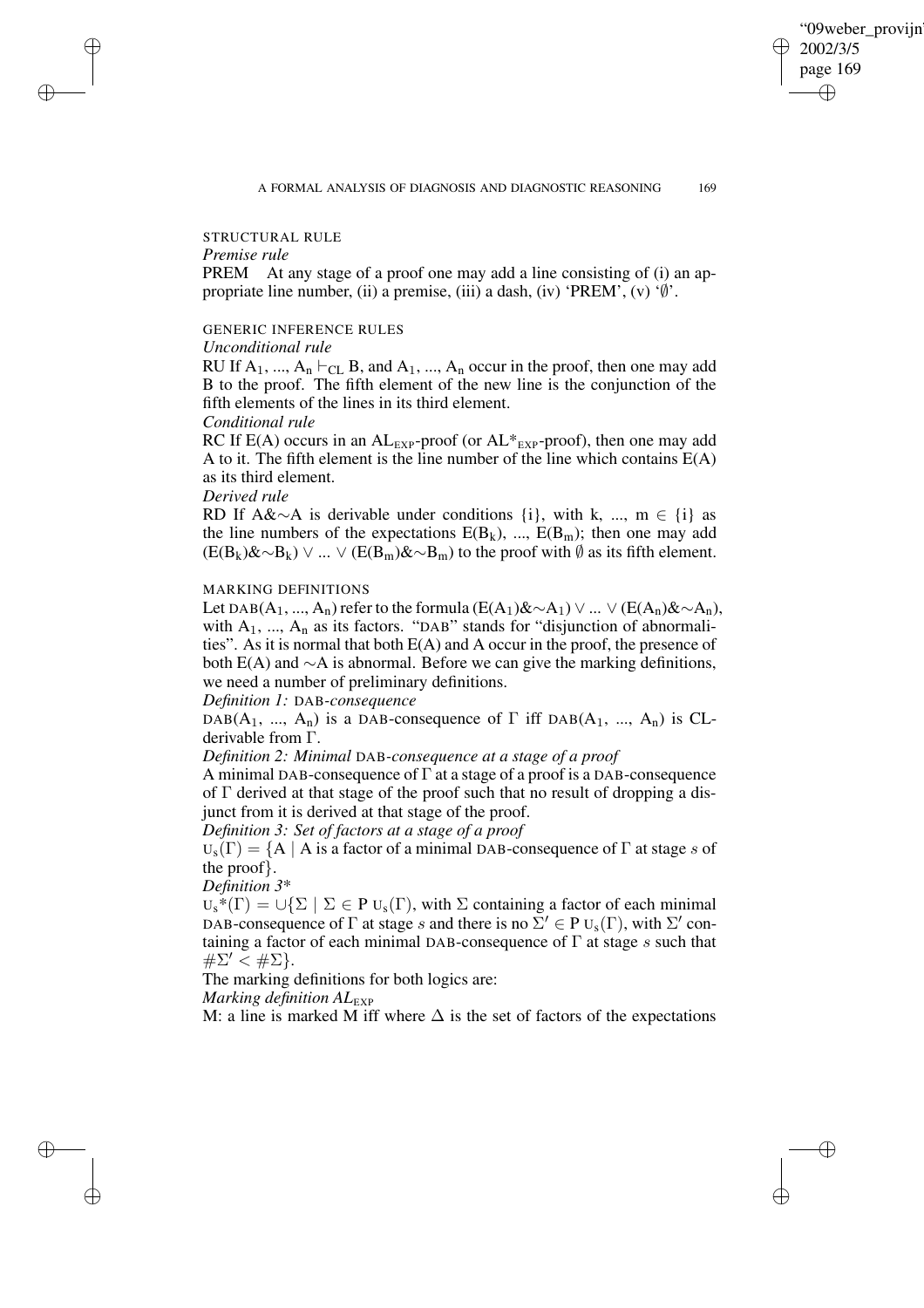✐

## 170 ERIK WEBER & DAGMAR PROVIJN

denoted by its fifth element,  $\Delta \cap U_s(\Gamma) \neq 0$ .

*Marking definition*  $AL*_{EXP}$ 

✐

✐

✐

✐

M\*: a line is marked M\* iff where  $\Delta$  is the set of factors of the expectations denoted by its fifth element,  $\Delta \cap U_s^*(\Gamma) \neq 0$ .

3.4 The dynamic character of the proofs requires a distinction between derivability at a stage of the proof and final derivability.

*Derivability at a stage of a proof*

A is derived at a stage of a proof in a proof from Γ iff A is not marked at that stage of the proof.

*Final derivability*

A is finally derived in a proof from  $\Gamma$  iff A is derived at a line that is not marked and, any extension of the proof in which A is marked, may be further extended in such way that A becomes unmarked.

3.5 To clarify the applicability of both logics in the context of non-explanatory diagnosis, we will consider a proof in which "b is not an XOR-gate" is obtained as a non-explanatory diagnosis for the fault discussed in section 2. We will first apply  $AL*_{EXP}$  on this example. We will use a propositional language with primitive sentences  $P^0$ ,  $P^1$ ,  $P^2$ ,  $Q^0$ ,  $Q^1$ ,  $Q^2$ ,  $R^0$ ,  $R^1$ ,  $R^2$ .  $P^0$  means that the output-value of gate a is 1.  $P<sup>1</sup>$  means that input<sub>1</sub> of a has value 1.  $P<sup>2</sup>$  means that output<sub>2</sub> of a is 1. The same can be done for Q (gate b) and R  $(gate c).$ 

|                   | $Q^0 \equiv P^2$                                 |         | <b>PREM</b> | Ø     |
|-------------------|--------------------------------------------------|---------|-------------|-------|
| $\overline{2}$    | $Q^0 \equiv R^1$                                 |         | <b>PREM</b> |       |
| 3 <sup>1</sup>    | $P^1 \equiv R^2$                                 |         | <b>PREM</b> |       |
| 4                 | $E(P^0 \equiv (P^1 \& P^2))$                     |         | <b>PREM</b> | Ø     |
| 5                 | $E(Q^0 \equiv \sim (Q^1 \equiv Q^2))$            |         | <b>PREM</b> |       |
| 6                 | $E(R^0 \equiv \sim (R^1 \equiv R^2))$            |         | <b>PREM</b> | Ø     |
| 7                 | $R^0$                                            |         | <b>PREM</b> | Ø     |
| 8                 | $\sim {\rm P}^0$                                 |         | <b>PREM</b> |       |
| 9                 | $\mathrm{Q}^1$                                   |         | <b>PREM</b> | Ø     |
|                   | $10 \sim Q^2$                                    |         | <b>PREM</b> | Ø     |
| 11P <sup>1</sup>  |                                                  |         | <b>PREM</b> | Ø     |
|                   | 12 $P^0 \equiv (P^1 \& P^2)$                     |         | <b>RC</b>   | ${4}$ |
|                   | 13 Q <sup>0</sup> $\equiv \sim (Q^1 \equiv Q^2)$ | 5       | <b>RC</b>   | ${5}$ |
|                   | 14 R <sup>0</sup> $\equiv \sim (R^1 \equiv R^2)$ | 6       | <b>RC</b>   | ${6}$ |
|                   | $15 \sim (Q^1 \equiv Q^2) \supset Q^0$           | 13      | <b>RU</b>   | ${5}$ |
|                   | 16 $Q0$                                          | 9,10,15 | <b>RU</b>   | ${5}$ |
| 17 R <sup>1</sup> |                                                  | 2,16    | <b>RU</b>   | ${5}$ |
|                   |                                                  |         |             |       |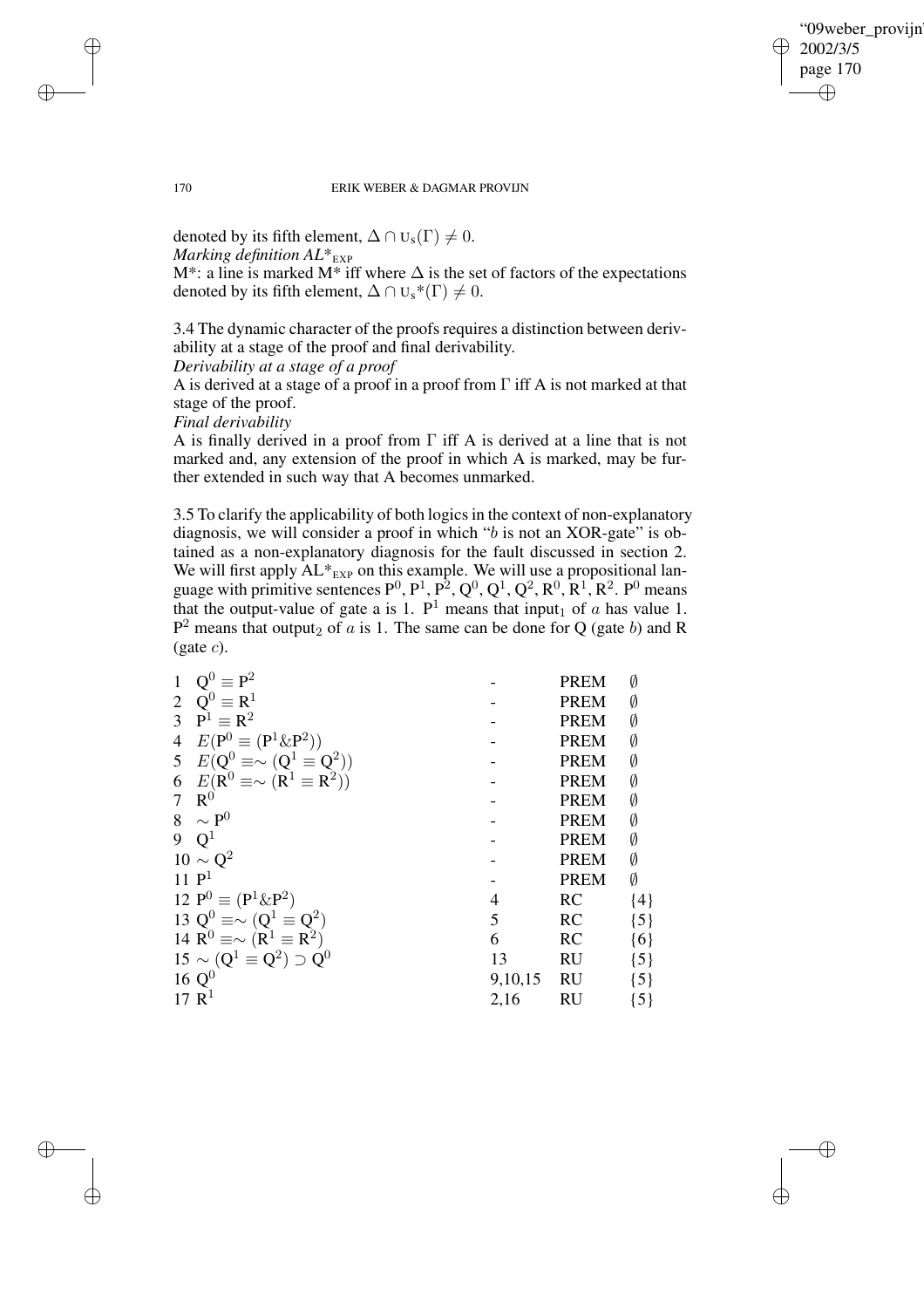"09weber\_provijn" 2002/3/5 page 171 ✐ ✐

 $\bigoplus$ 

✐

## A FORMAL ANALYSIS OF DIAGNOSIS AND DIAGNOSTIC REASONING 171

|          | 18 R <sup>2</sup>                                                                                                      | 3,11              | $RU$ $\emptyset$ |                |
|----------|------------------------------------------------------------------------------------------------------------------------|-------------------|------------------|----------------|
|          |                                                                                                                        |                   |                  |                |
|          | 19 R <sup>0</sup> $\supset \sim (R^1 \equiv R^2)$                                                                      | 14                | $RU {6}$         |                |
|          | $20 \sim R^{0}$                                                                                                        | 17,18,19 RU {5,6} |                  |                |
| 21 $P^2$ |                                                                                                                        | 1,16              | $RU {5}$         |                |
|          | 22 $(P^1 \& P^2) \supset P^0$                                                                                          | 12                | $RU$ {4}         |                |
|          | 23 $P^1$ & $P^2$                                                                                                       | 11,21             | $RU {5}$         |                |
| 24 $P^0$ |                                                                                                                        | 22,23             |                  | RU $\{4,5\}$   |
|          | $25 \sim R^0 \& P^0$                                                                                                   | 20,24             |                  | RU $\{4,5,6\}$ |
|          | $26 \sim P^0 \& P^0$                                                                                                   | 8,24              |                  | RU $\{4,5,6\}$ |
|          | 27 $[E(P^0 \equiv (P^1 \& P^2)) \& \sim (P^0 \equiv (P^1 \& P^2))] \vee$                                               | 26                | $RD$ $\emptyset$ |                |
|          | $[E(Q^0 \equiv \sim (Q^1 \equiv Q^2)) \& \sim (Q^0 \equiv \sim (Q^1 \equiv$                                            |                   |                  |                |
|          | $(Q^2)) \vee$                                                                                                          |                   |                  |                |
|          | $[E(\mathbf{R}^0 \equiv \sim (\mathbf{R}^1 \equiv \mathbf{R}^2))\&(sim (\mathbf{R}^0 \equiv \sim (\mathbf{R}^1 \equiv$ |                   |                  |                |
|          | $(R^{2})$ ]                                                                                                            |                   |                  |                |

✐

✐

✐

✐

At line 27 we derive the first DAB-consequence. Because the contradiction at line 26 has all three expectations as its condition, all conditional lines of the proof must be marked (i.e., 12 till 26, except 18). We now try to derive more DAB-consequences:

| 28 R <sup>1</sup> |                                                                               | 2,16                 | $RU$ {5}         |                             | $\mathrm{M}^*$ |
|-------------------|-------------------------------------------------------------------------------|----------------------|------------------|-----------------------------|----------------|
| 29 $R^2$          |                                                                               | 3,11                 | $RU$ $\emptyset$ |                             |                |
|                   | 30 R <sup>0</sup> $\supset \sim (R^1 \equiv R^2)$                             | 14                   | $RU$ {6}         |                             | $M^*$          |
|                   | $31 \equiv R^0$                                                               | 28,29,30 RU {5,6} M* |                  |                             |                |
|                   | $32 \sim R^0 \& R^0$                                                          | 7,31                 |                  | RU $\{5,6\}$ M <sup>*</sup> |                |
|                   | 33 $E(R^0 \equiv \sim (R^1 \equiv R^2)) \& \sim (R^0 \equiv \sim (R^1 \equiv$ | 32                   | $RD$ $\emptyset$ |                             |                |
|                   | $R^2$ ))   $\vee$                                                             |                      |                  |                             |                |
|                   | $[E(Q^0 \equiv \sim (Q^1 \equiv Q^2))\& \sim (Q^0 \equiv \sim (Q^1 \equiv$    |                      |                  |                             |                |
|                   |                                                                               |                      |                  |                             |                |

Note that some of the lines are immediately marked. This means that the formulas they contain are not yet derivable. They may become derivable at a later stage of the proof, when some lines are unmarked. After line 33 is derived, line 27 is no longer minimal. As we only take minimal DABconsequences into consideration for the determination of the formulas that are marked, this means that the marks of the lines whose fifth element is {4} (i.e. lines 12 and 22) must be removed. The proof can be continued as follows:

| $34 P^2$                      | 1.16 | $RU {5}$ $M^*$ |  |
|-------------------------------|------|----------------|--|
| 35 $(P^1 \& P^2) \supset P^0$ |      | RU {4}         |  |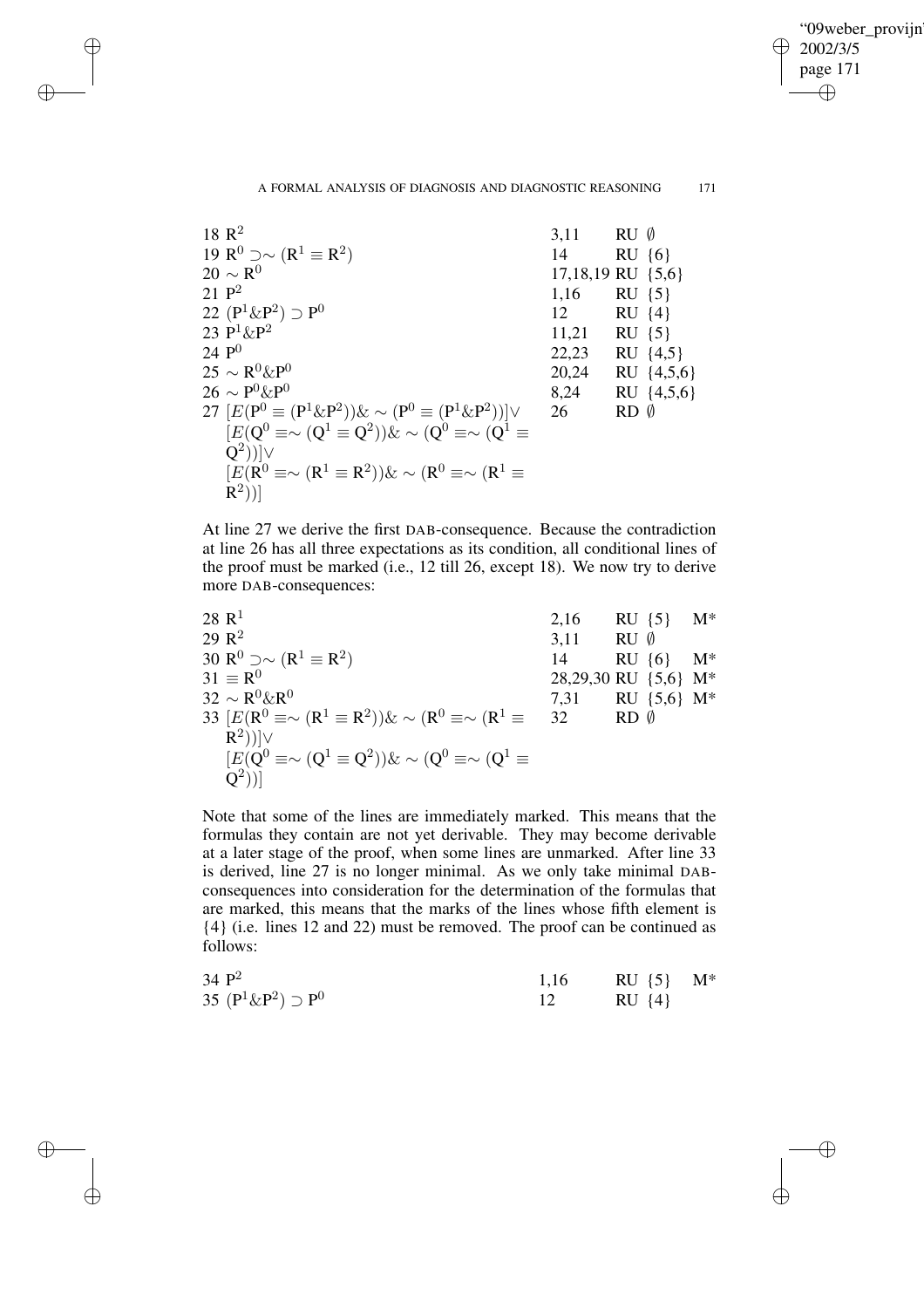✐

#### 172 ERIK WEBER & DAGMAR PROVIJN

| 36 $P^1$ & $P^2$                                                          | 11,34 | $M^*$<br>$RU$ {5}           |
|---------------------------------------------------------------------------|-------|-----------------------------|
| 37 $P^0$                                                                  | 35,36 | RU $\{4,5\}$ M <sup>*</sup> |
| $38 \sim P^{0} \& P^{0}$                                                  | 8,37  | RU $\{4,5\}$ M <sup>*</sup> |
| 39 $[E(P^0 \equiv (P^1 \& P^2)) \& \sim (P^0 \equiv (P^1 \& P^2))] \vee$  | -38   | $RU$ $\emptyset$            |
| $[E(Q^0 \equiv \sim (Q^1 \equiv Q^2))\<\sim (Q^0 \equiv \sim (Q^1 \equiv$ |       |                             |
| $O^2$ )                                                                   |       |                             |

When line 39 has been derived, the set  $U_{39}*(\Gamma)$  (as defined in definition 3\*) contains only the formula  $Q^0 \equiv \sim (Q^1 \equiv Q^2)$ . Since  $E(Q^0 \equiv \sim (Q^1 \equiv Q^2))$ occurs at line 5, only the lines whose fifth element contains the number 5 must remain marked. The other marks (at lines 14, 19 and 30) must be removed. The diagnosis "b is not an XOR-gate", formally written as  $\sim (Q^0 \equiv \sim (Q^1 \equiv Q^2))$ , can now be conditionally derived in various ways:

| 40 $\sim (Q^0 \equiv \sim (Q^1 \equiv Q^2))$   | 12,39              | $RU {4}$              |
|------------------------------------------------|--------------------|-----------------------|
| $40' \sim (Q^0 \equiv \sim (Q^1 \equiv Q^2))$  | $14.33$ RU $\{6\}$ |                       |
| $40'' \sim (Q^0 \equiv \sim (Q^1 \equiv Q^2))$ |                    | 12,14,27 RU $\{4,6\}$ |

Since no other minimal DAB-consequences are derivable, the marks are final.

The example shows that AL\*EXP not only produces a diagnosis (the diagnosis is finally derivable) but also describes how we reason after a diagnosis has been made. Indeed, the lines that are never marked, and the lines that are marked at some stage but are nevertheless finally derivable, are conclusions we can still draw from the revised system description in which  $E(Q^0 \equiv \sim (Q^1 \equiv Q^2))$  is replaced by  $\sim (Q^0 \equiv \sim (Q^1 \equiv Q^2)).$ 

3.6 Our definition of non-explanatory diagnosis contains two conditions that select the most parsimonious options among the potential diagnoses. The definition of  $U^*(\Gamma)$  incorporates these conditions. This is why  $AL^*_{EXP}$  produces diagnoses as defined in 2.3. It is obvious that  $AL_{EXP}$  does not produce diagnoses: in this logic, line 39 would lead to the addition of more marks, instead of to the removal of marks (all lines that contain 4 as condition must be marked again). However,  $AL_{EXP}$  can be used to construct logics that produces diagnoses in a different sense, i.e. defined by other principles than parsimony. For instance, the gates may be made by different manufacturers, one being more reliable than the other. In such case there should be a preference for gates made by the unreliable manufacturer, rather than a preference for parsimony. This different preference can be incorporated in a different logic by means of a definition analogous to definition 3\*. So these logics would be built on  $AL_{EXP}$  in the same way as  $AL*_{EXP}$  is built on this basic logic.

✐

✐

✐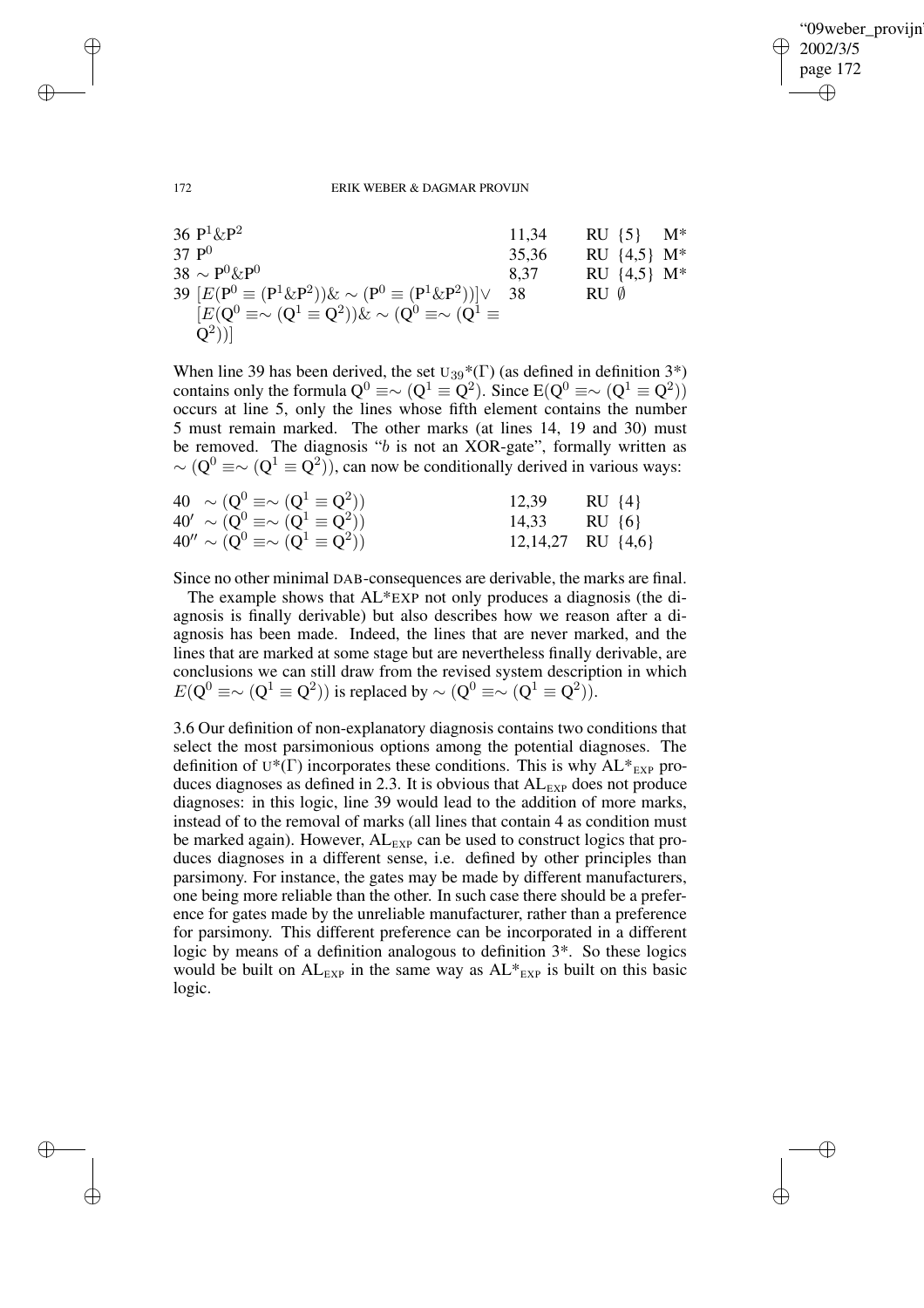✐

## A FORMAL ANALYSIS OF DIAGNOSIS AND DIAGNOSTIC REASONING 173

# 4. *Formal Analysis of Explanatory Diagnostic Reasoning in Systems*

In 4.1 we discuss the reasoning process that leads to weak explanatory diagnoses. In 4.2–4.4 we discuss the reasoning process that leads to strong explanatory diagnoses.

4.1 When weak explanatory diagnoses are sought for their own sake (i.e. not as a step towards a strong diagnosis), the reasoning process is abductive and fits the following scheme:

- (AA) (1) We observe that Q and want an explanation for this phenomenon. (2) We know that if P would be true, this would (together with background knowledge R) explain Q.
	- (3) We know that R is true.

✐

✐

✐

✐

(4) Because of  $(1)$ – $(3)$ , we decide to accept P as true.

"AA" stands for "abductive argumentation". An example of such reasoning would be to conclude that  $b$  is an IMPL-gate. The background knowledge is  $SD\Gamma$ , i.e the original system description minus the claim that b is an XOR-gate. If b is an IMPL-gate, this explains (together with SD\ $\Gamma$ ) our observations of the circuit.

The background knowledge is selected by means of the non-explanatory diagnosis: the background knowledge is always a contraction of the original system description, and the non-explanatory diagnosis determines which elements are removed from the SD. This entails that non-explanatory diagnoses are useful (even necessary) steps in the construction of a weak explanatory diagnosis.

4.2 Constructing a strong explanatory diagnosis is a three stage process: first we construct a weak explanatory diagnosis; then we ask questions and try to answer them; finally, we formulate a strong diagnosis based on the answers to the questions.

In this section we discuss the first stage. Like in 4.1, the reasoning process is abductive. However, we do not have to accept any statement as true. The abductive reasoning process therefore fits the following scheme:

(AHF) (1) We observe that Q and want an explanation for this phenomenon.

> (2) We know that if P would be true, this would (together with background knowledge R) explain Q.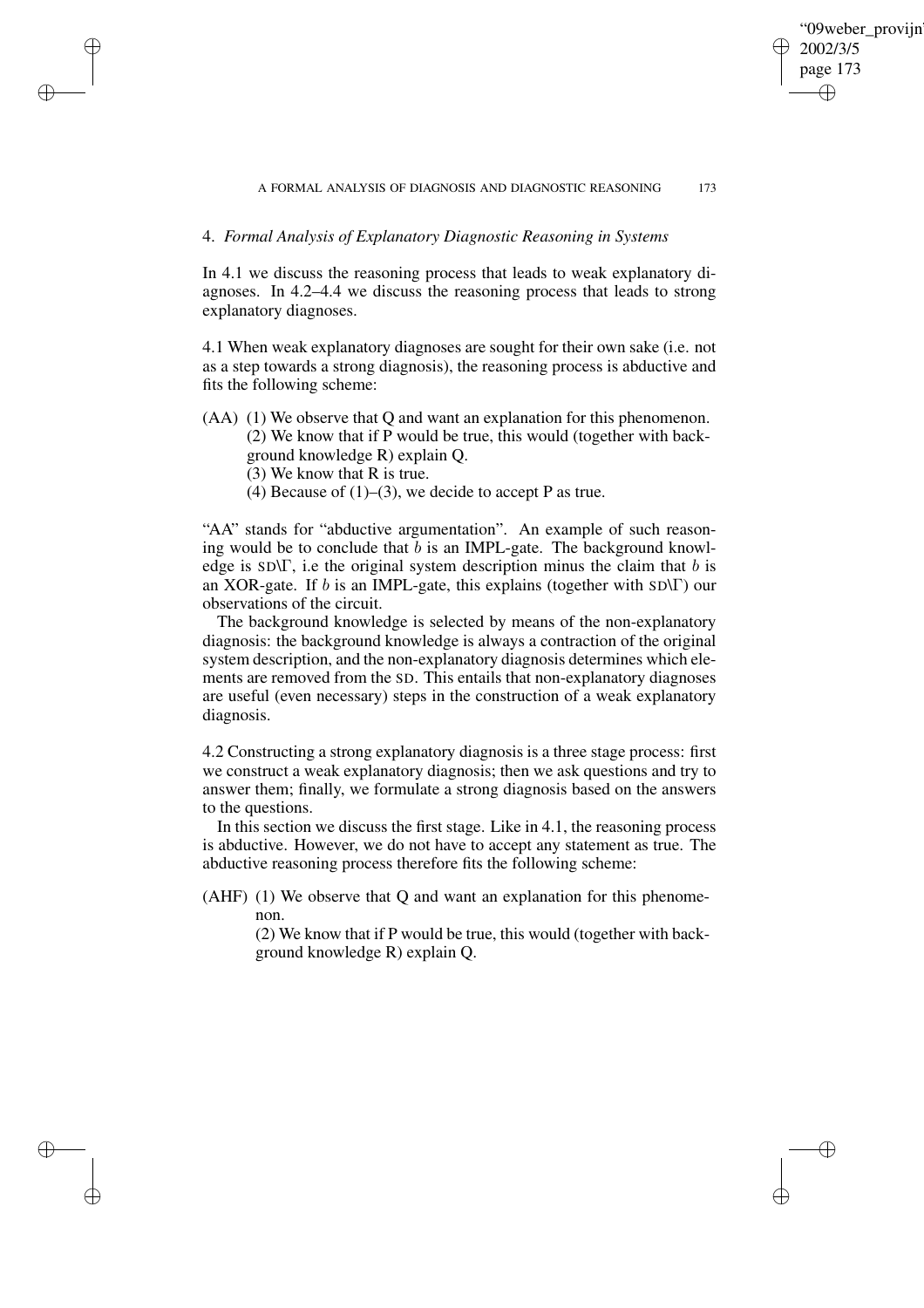# "09weber\_provijn" 2002/3/5 page 174 ✐ ✐

✐

✐

## 174 ERIK WEBER & DAGMAR PROVIJN

- (3) We know that R is true.
- (4) Because of  $(1)$ – $(3)$  we decide to regard P as a hypothesis which deserves further investigation.

"AHF" stands for "abductive hypothesis formation".

4.3 The second stage in the construction of a strong diagnosis consists in formulating relevant questions (i.e. questions of which at least one possible answer eliminates at least one of the weak explanatory hypotheses) and attempts to answer these questions. First we have to group the explanatory hypotheses into an initial whether-question. Whether-questions are formally represented as  $?\{p_1, ..., p_n\}$ , to be read as "Which of the statements  $p_1, ..., p_n$ is true?". Their presupposition is that  $p_1$ , ...,  $p_n$  are mutually exclusive and jointly exhaustive. In our example, the initial whether-question is:

(A) ?{IMPL $(b)$ , RIGHT $(b)$ , EQ $(b)$ , NOT-LEFT $(b)$ , AND $(b)$ , T<sub>14</sub> $(b)$ ,  $NEITHER(b), CONTR(b)\}$ 

An example of a relevant question would be:

(B) What if 
$$
\text{input}_1(b) = 1
$$
 &  $\text{input}_2(b) = 1$  &  $\text{input}_1(a) = 1$ ?

In our example we have assumed that the answer is

 $output(c) = 1$  & output $(a) = 0$ 

This answer makes question (B) irrelevant, because we have an answer to it. It also makes question (A) irrelevant, because we now can ask a more specific question:

?{NOT-LEFT(b),  $T_{14}(b)$ , NEITHER(b), CONTR(b)}

In order to formalise this question-answer process, we need a logic that is ampliative (because questions must be generated) and dynamic (because it must be possible to delete or mark questions when an answer is given or a more specific question can be asked).

Before we discuss the last stage, two general remarks must be made with respect to questions and answers:

(1) In many contexts, it will be impossible to answer all relevant questions. In such cases, a strong diagnosis is impossible.

(2) When we ask questions and perform measurements, it may happen that all the system descriptions we are considering are falsified. If our measurements lead to such situation, the non-explanatory diagnosis upon which our weak explanatory diagnoses were built, is mistaken. New weak diagnoses

✐

✐

✐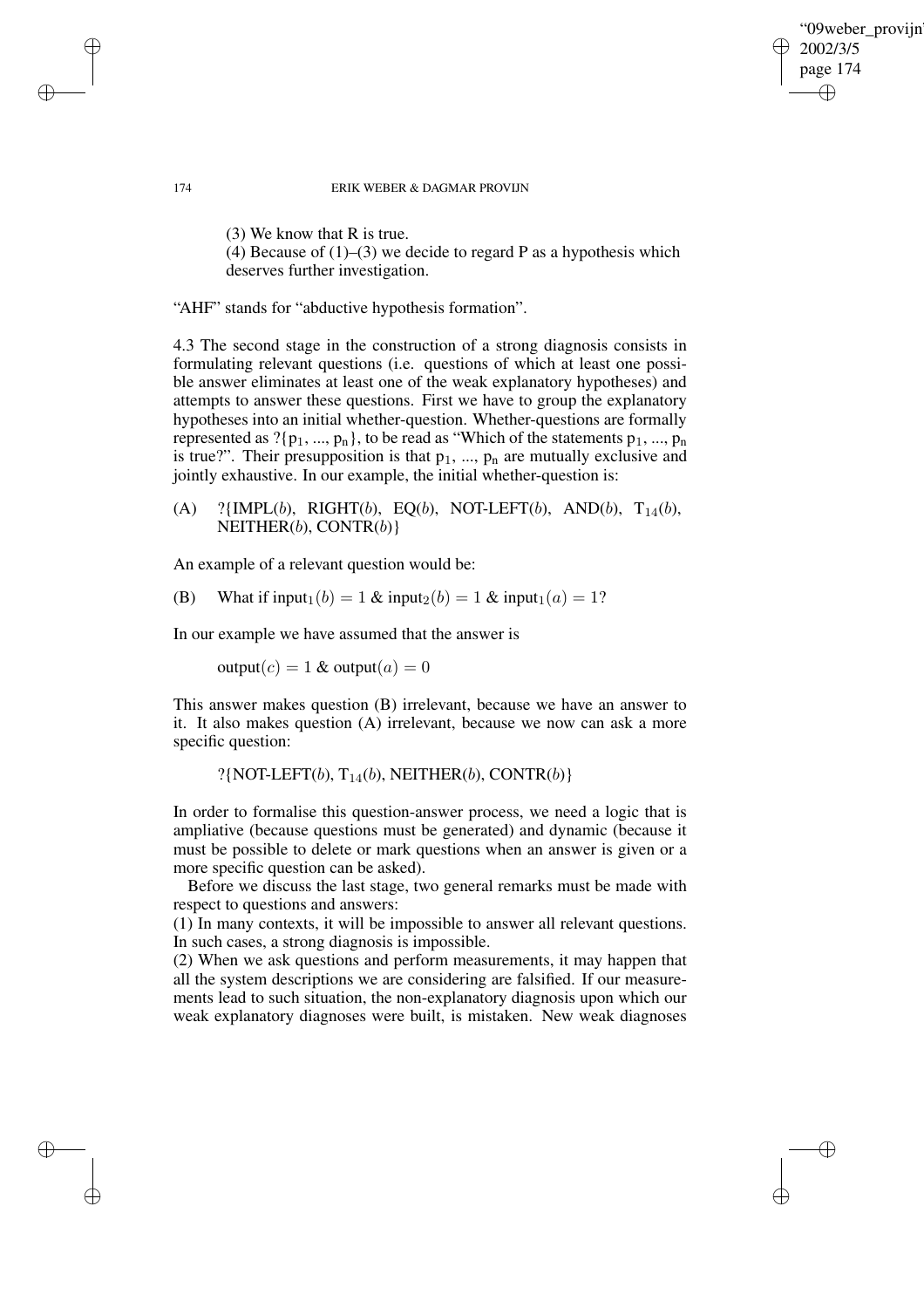'09weber\_proviin 2002/3/5 page 175 ✐ ✐

✐

✐

can be generated from potential non-explanatory diagnoses that satisfy the conditions (c) and (d) of definition 2.3.

4.4 The non-explanatory diagnoses on which weak and strong explanatory diagnoses are built, can be mistaken. Therefore, the conclusion we draw after all but one of the weak explanatory hypotheses are eliminated by further experiments, does not follow deductively from our observations. As a consequence, the final argument by which the strong diagnosis is supported has the following format:

- (IBE) (1) If P, then this explains (together with R) why O is the case.
	- (2) P  $\land$  R is better than any other explanation we have of O.
	- (3) We observe that Q is the case.

✐

✐

✐

✐

(4) Because of  $(1)$ – $(3)$  we accept that P is true.

"IBE" stands for "inference to the best explanation". There is no general criterion for what "better" is, but here it means "closer to the original system description". Like in 4.1, an ampliative dynamic logic is needed to formalise this reasoning process.

4.5 Unlike what we did in section 3, we will not attempt to develop a logic which can be used to formalise the three-stage reasoning process described in 4.2–4.4. This will be done in a separate paper.

## 5. *Diagnosis and diagnostic reasoning in individuals*

A well known and important example of diagnosis for faults in individuals can be found in the program INTERNIST-I, a program for medical diagnosis which makes use of techniques common in artificial intelligence. In section 5.1 we describe how this program works (cfr. Myers 1985 and Schaffner 1985b), while in 5.2–5.4 we use it to illustrate our general analysis of diagnoses for faults in individuals.

5.1 The program contains an extensive knowledge base for about 500 diseases. Every individual disease has its own disease profile, a list of manifestations that is associated with this specific disease. Let D be a disease and M a manifestation in the disease profile of D. The program's data base will then contain two clinical variables that link D and M. The first one is called *evoking strength*; this variable is given a number from 0 to 5 according to the answer given to the following question: "If the patient has M, how likely is it that he/she has D?" The interpretations of the values (cfr. Schaffner 1985b,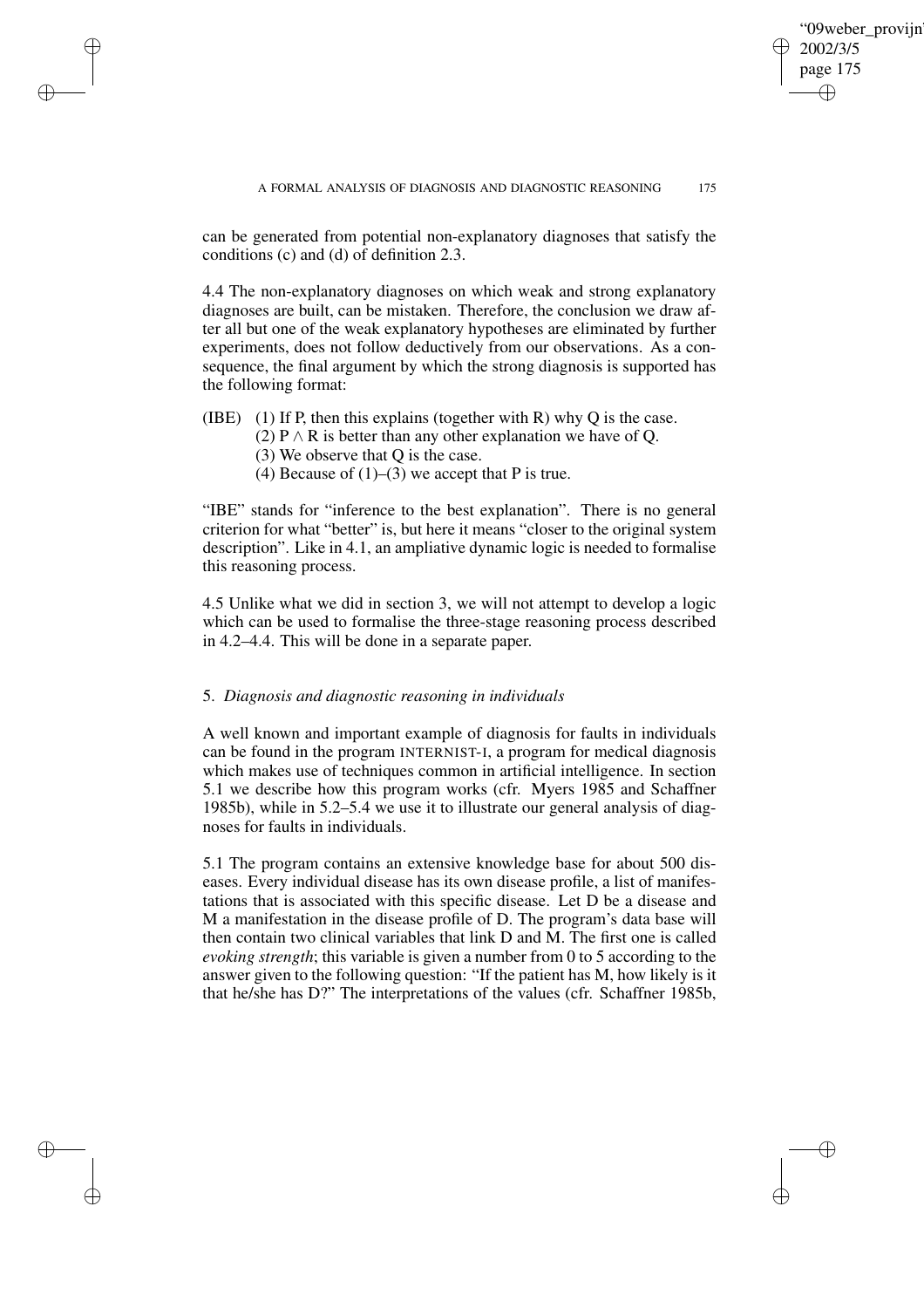### 176 ERIK WEBER & DAGMAR PROVIJN

p. 15) are:

0 Nonspecific —manifestation occurs too commonly to be used to construct a differential diagnosis.

09weber provijn

2002/3/5 page 176

✐

✐

✐

✐

- 1 Diagnosis is a rare or unusual cause of listed manifestation.
- 2 Diagnosis causes a substantial minority of instances of listed manifestation.
- 3 Diagnosis is the most common but not the overwhelming cause of listed manifestation.
- 4 Diagnosis is the overwhelming cause of listed manifestation.<br>5 Listed manifestation is pathognomonic for the diagnosis.
- Listed manifestation is pathognomonic for the diagnosis.

Secondly, there is the *frequency* variable (with values from 1 to 5), which depends on the answer to the question: "If D is present, how likely is M?". The interpretations of the values are:

- 1 Listed manifestation occurs rarely in this disease.<br>2 Listed manifestation occurs in a substantial minor
- Listed manifestation occurs in a substantial minority of cases of the disease.
- 3 Listed manifestation occurs in roughly half the cases.
- 4 Listed manifestation occurs in the substantial majority of the cases.
- 5 Listed manifestation occurs in essentially all cases (it is a prerequisite for the diagnosis).

Besides these two types of clinical variables, the knowledge base also contains a disease independent measure, valued from 1 to 5, for each manifestation. This measure is called the *import* and is decided on through the questions: "How important in general is this manifestation of disease in diagnosis? Must it be explained or can it be disregarded?".

Finally, the knowledge base also contains links between diseases: some diseases have a high probability of occurring together; some disease may presuppose another one.

When confronted with a diagnostic task, the program maps out a 'master list' of disease hypotheses, which all explain some or all of the given manifestations. To mark the match and lack of match between the patient and the theoretical disease profiles, each disease hypothesis gets an initial score. This score is calculated as follows:

(1) Credit is awarded according to the 'evoking strength' of the manifestations found in the patient which are explained by the disease hypothesis. A manifestation with evoking strength: 0 gives the disease 1 point, a manifestation with evoking strength 1 yields 4 points; similarly, 2 gives 10, 3 gives 20, 4 gives 40, and 5 gives 80.

✐

✐

✐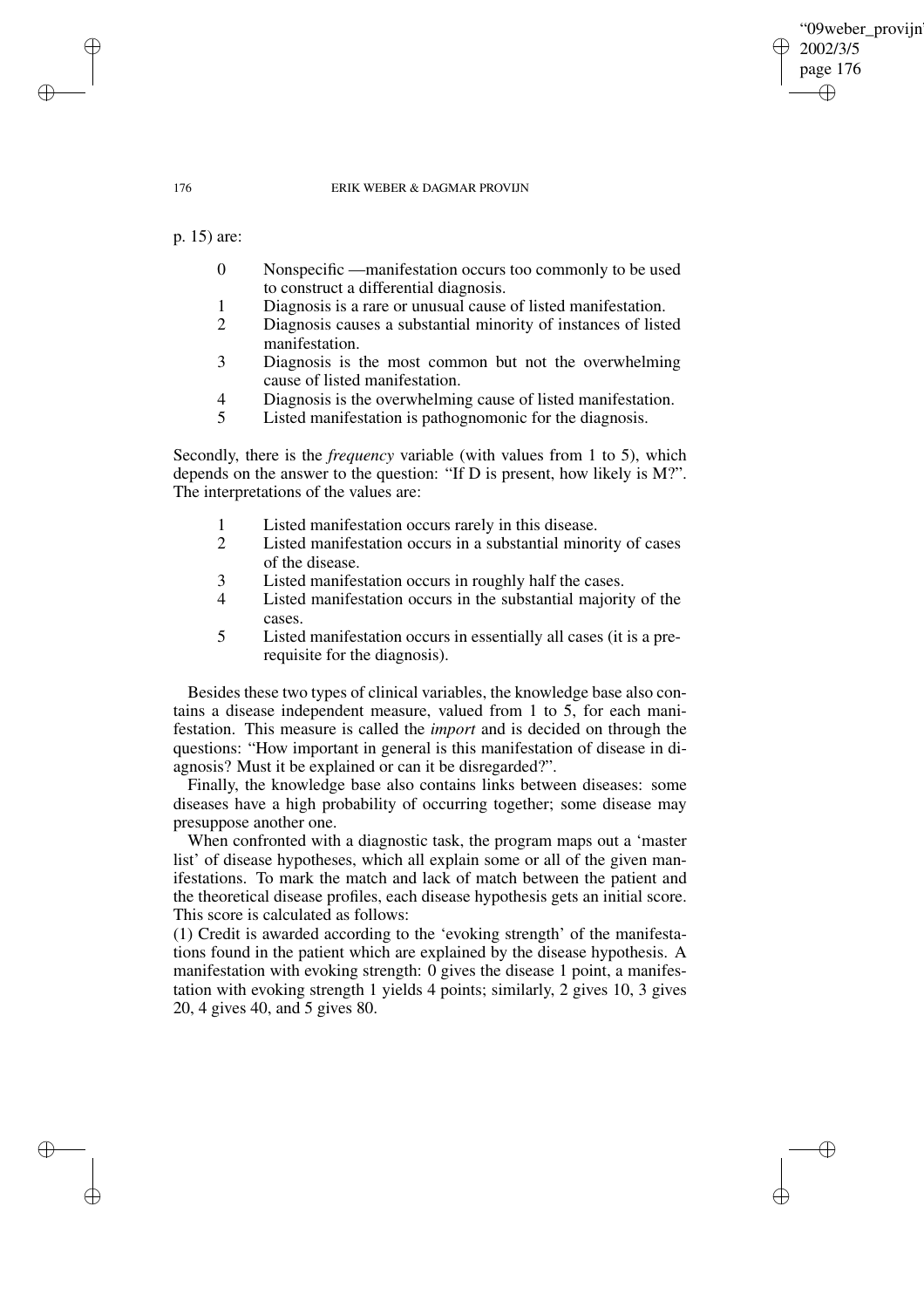✐

(2) When certain manifestations are expected given the hypothesis, but found absent in the patient, a negative score is calculated according to the 'frequency' of these manifestations. The rules here are:  $1 \Rightarrow -1, 2 \Rightarrow -4$ ,  $3 \Rightarrow -7, 4 \Rightarrow -15, 5 \Rightarrow -30.$ 

✐

✐

✐

✐

(3) Manifestations not accounted for, but found in the patient also count against the hypothesis. They are debited in accordance with the 'import' of the manifestations. Here the rules are  $1 \Rightarrow -2$ ,  $2 \Rightarrow -6$ ,  $3 \Rightarrow -10$ ,  $4 \Rightarrow -20, 5 \Rightarrow -40.$ 

(4) A bonus is rewarded to each disease that is linked to a previously diagnosed disease.

Every hypothesis is marked with its proper score, by which it is ranked in a hierarchy of possible explanations for the given manifestations. The hypotheses above a certain threshold are kept in consideration.

If one of the hypotheses is in lead with a score-difference of 90 points or more, it is proposed as diagnosis. Otherwise a question-and-answer-session is started. When no competitors are in reach of 45 points of the best explanations, the *pursue-mode* is activated which asks questions with a high evoking strength for the topmost hypothesis. When five or more competitors are closer than 45 points, the *rule-out-mode* is activated which asks questions whose negative answers will result in the rapid elimination of some competitors. When less than five hypotheses stay in a distance of 45 points the *discriminative-mode* is activated, which asks questions to heighten quickly the score of one of the hypotheses and downgrade the scores of its competitors. In this mode both evoking strength and frequency numbers are taken in consideration.

The question and answer session usually results in a diagnosis (i.e. one of the diseases acquires a score that exceeds the scores of the competitors with at least 90 points). Two remarks are to be made in this respect:

(1) The program will of course also terminate when all questions are exhausted, even when multiple hypotheses are still to be taken into consideration.

(2) After proposing a diagnosis D, the program will look at the manifestations which are not explained by D. If all these manifestations have an import of two or less, the program stops. If some of the unexplained manifestations are more important, the program will assume that the patient has a second disease. To determine which one, only the manifestations unaccounted for by the first diagnosis are taken into account. In this way, multiple coexisting diseases can be accounted for.

5.2 Like in section 2, we need two preliminary definitions: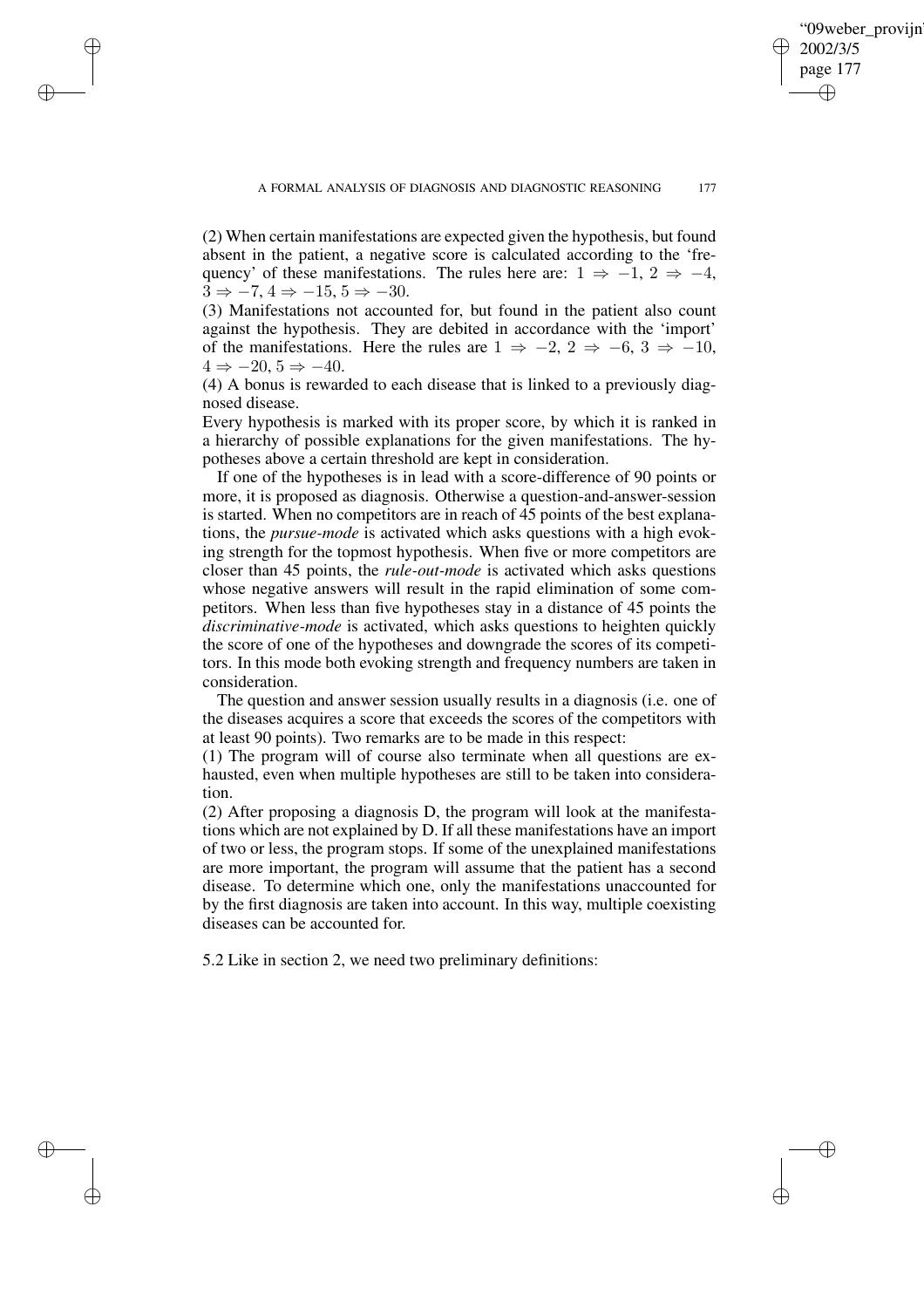# '09weber provijn 2002/3/5 page 178 ✐ ✐

✐

✐

## 178 ERIK WEBER & DAGMAR PROVIJN

- (5.1) T is a theory about individual i if and only if T is a set of nonquantified first-order sentences describing the *absence of* hidden properties in i.
- (5.2) T∪OBS is an established fault of an individual characterised by theory T if and only if (a) OBS is a set of first-order sentences describing observed properties (*manifestations*) of i, and (b)  $T \cup$  OBS is inconsistent.

In the case of medical diagnosis, the hidden properties are diseases. The theory T claims that all the diseases the program knows are absent. The observed properties are the manifestations. The manifestations contradict theory T, so a fault is established.

5.3 Non-explanatory diagnosis as defined in 2.3 presupposes that objects are analyzed into components. This is not done in theories as defined in 5.1, so this type of diagnosis is impossible here. What we do have is weak and strong explanatory diagnoses. Weak ones are defined as follows:

(5.3)  $\Omega$  is a *weak explanatory* diagnosis for a fault in *i* if and only if (a) it is of the form  $\land P_j$ *i* (where  $P_j$  is a predicate describing a hidden property),

(b) T contains the set  $\Gamma = \{\neg P_1 i, ..., \neg P_n i\},\$ 

(c) (T\ $\Gamma$ )  $\cup$   $\Delta$  (deductively or inductively) explains (a part of) OBS, and

(d) every set  $\Delta'$  satisfying the conditions (b) and (c) has at least as many elements as  $\Delta$ .

The "master list" in the program contains such weak explanatory diagnoses: each disease in the list inductively explains a part of the manifestations, and the diagnoses are minimal (only one disease is postulated in the beginning).

Diagnoses as defined in 5.3 are generated by a process of abductive hypothesis formation which fits the following scheme:

(AHF\*) (1) We observe that Q and want an explanation for this phenomenon.

(2) We know that if P would be true, this would (deductively or probabilistically) explain (a part of) Q.

(3) Because of (1) and (2) we decide to regard P as an hypothesis which deserves further investigation.

There are three differences between (AHF\*) and (AHF) in section 4:

✐

✐

✐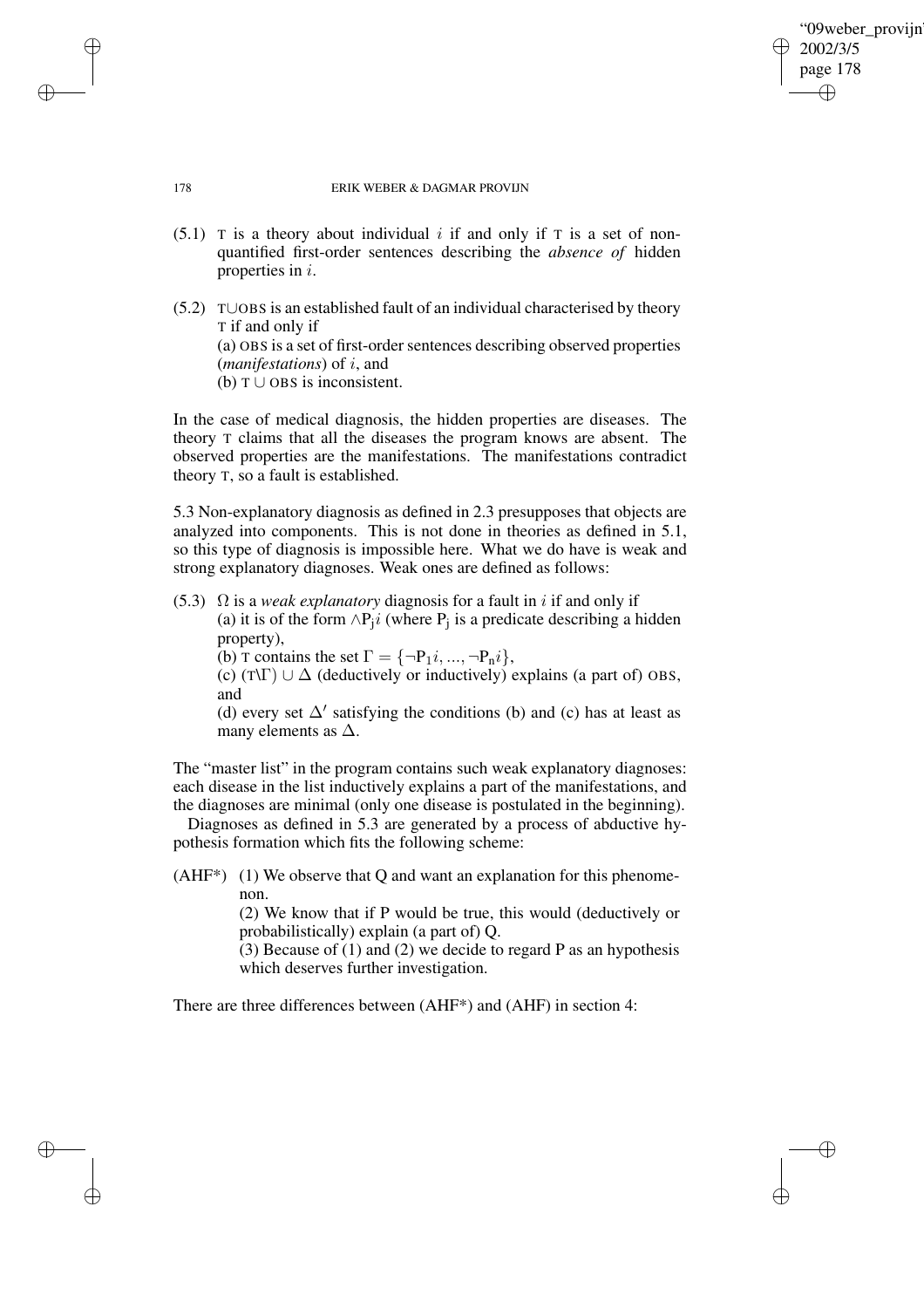"09weber\_provijn" 2002/3/5 page 179 ✐ ✐

✐

✐

- In (AHF\*) both deductive and inductive explanations are allowed, while in (AHF) explanations are assumed to be deductive.
- In (AHF<sup>\*</sup>) partial explanations are allowed, while in (AHF) explanations are assumed to be complete.
- In (AHF<sup>\*</sup>) there is no mentioning of background knowledge R.

The first two differences are accidental: it is possible to find examples of diagnostic reasoning in systems in which the explanations are probabilistic and partial (the definitions of section 2 can be adapted to include those cases). Conversely, partial and probabilistic explanations are characteristic of medical diagnosis but not of all cases of diagnosis for faults in individuals. The third difference is not accidental: background knowledge becomes necessary only if we analyze an object into components.

5.4 Strong explanatory diagnosis can be defined as follows:

✐

✐

✐

✐

(5.4)  $\Omega$  is a *strong explanatory* diagnosis for a fault in *i* if and only if (a) it is of the form  $\land$ P<sub>j</sub>i (where P<sub>j</sub> is a predicate describing a hidden property),

(b) T contains the set  $\Gamma = \{\neg P_1 i, ..., \neg P_n i\},\$ 

(c) (T\ $\Gamma$ )  $\cup$   $\Delta$  (deductively or inductively) explains (a part of) OBS, and

(d) every set  $\Delta'$  satisfying the conditions (b) and (c) has at least as many elements as  $\Delta$ .

(e)  $\Delta$  scores much better that any other set satisfying the conditions  $(b)–(d)$ .

Such strong explanatory diagnosis is obtained by (i) considering a set of weak diagnoses, (ii) formulating and answering relevant questions on the basis of this set, and (iii) drawing a final conclusion by means of inference to the best explanation. INTERNIST-I provides a clear illustration: the master list determines which questions are asked, and the proposed diagnosis is the best explanation; the operational criterion here is the 90 points difference.

> Department of Philosophy and Moral Science Ghent University Blandijnberg 2 B-9000 Gent Belgium E-mail: Erik.Weber@rug.ac.be Dagmar.Provijn@rug.ac.be